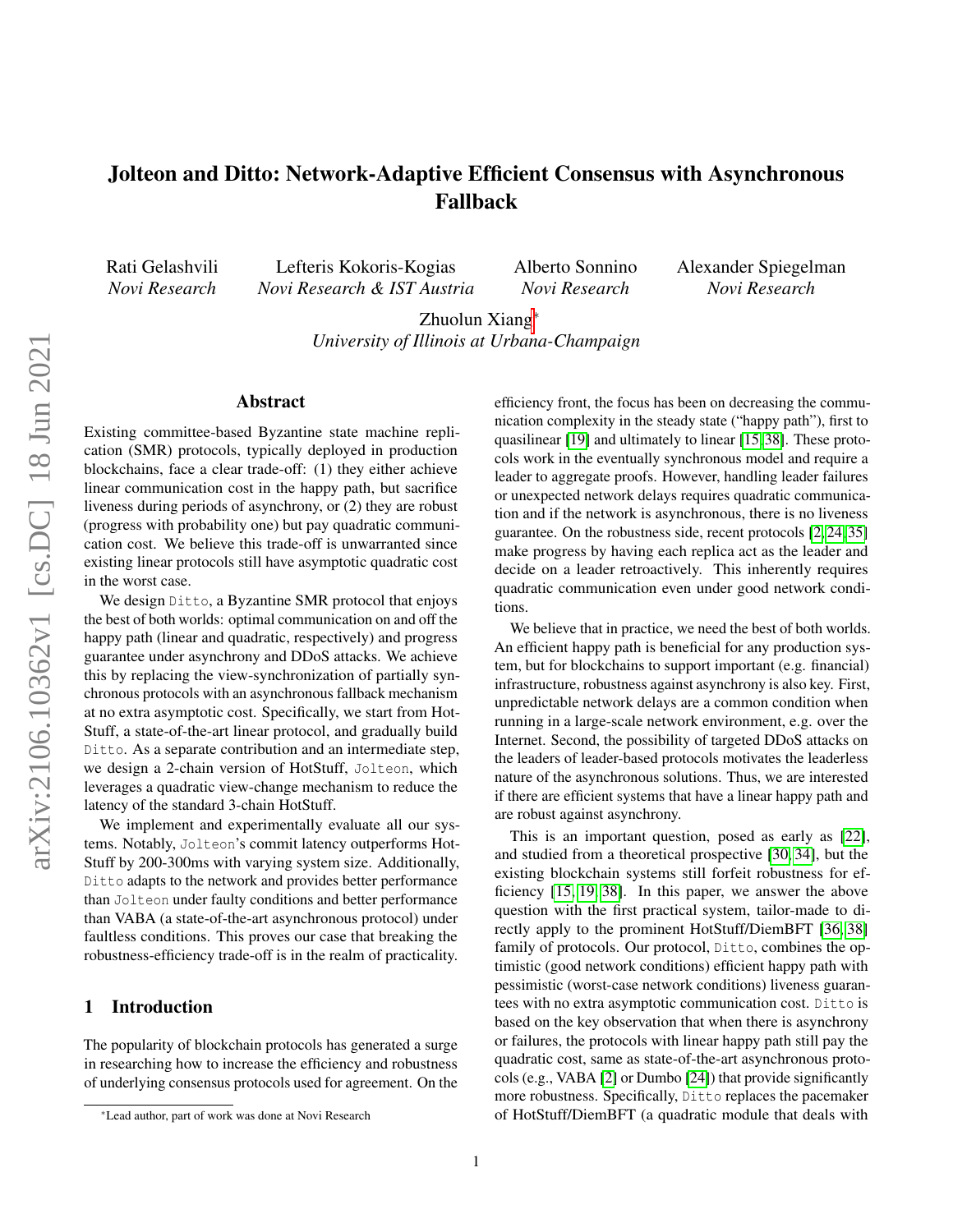<span id="page-1-0"></span>

|                            | Problem                       | <b>Comm.</b> Complexity      | <b>Rounds</b>           | <b>Liveness</b>   |
|----------------------------|-------------------------------|------------------------------|-------------------------|-------------------|
| HotStuff [38]/DiemBFT [36] | partially sync SMR            | sync $O(n)$                  |                         | not live if async |
| VABA [2]                   | async BA                      | $O(n^2)$                     | E(16.5)                 | always live       |
| Jolteon                    | partially sync SMR            | sync $O(n)$                  |                         | not live if async |
| Ditto                      | async SMR with fast sync path | sync $O(n)$ , async $O(n^2)$ | sync 5, async $E(10.5)$ | always live       |

Table 1: Theoretical comparison of our protocol implementations. For HotStuff/DiemBFT and our protocols, sync *O*(*n*) assumes honest leaders. Rounds measure the block-commit latency.  $E(r)$  means *r* rounds in expectation.

view synchronization) with an asynchronous fallback.

In other words, instead of synchronizing views that will anyway fail (timeout) due to asynchrony or faults, we fall back to an asynchronous protocol that robustly guarantees progress at the cost of a single view-change. Furthermore, Ditto switches between the happy path and the fallback without overhead (e.g. additional rounds), and continues operating in the same pipelined fashion as HotStuff/DiemBFT.

Leveraging our observation further, we abandon the linear view-change [\[38\]](#page-14-0) of HotStuff/DiemBFT, since the protocol anyway has a quadratic pacemaker [\[36\]](#page-14-6). We present Jolteon, a protocol that's a hybrid of HotStuff [\[38\]](#page-14-0) and classical PBFT [\[9\]](#page-13-3). In particular, Jolteon preserves the structure of HotStuff and its linearity under good network conditions while reducing the steady state block-commit latency by 30% using a 2-chain commit rule. This decrease in latency comes at the cost of a quadratic view-change  $(O(n))$  messages of  $O(n)$ size). As the pacemaker is already quadratic, as expected, this does not affect performance in our experiments. We shared our findings with the Diem Team who is currently integrating Jolteon into the next release of DiemBFT.

Since Jolteon outperforms the original HotStuff in every scenario, we use it as the basis for Ditto. As shown experimentally under optimistic network conditions both Jolteon and Ditto outperform HotStuff block-commit latency. Importantly, Ditto's performance is almost identical to Jolteon in this case whereas during attack Ditto performs almost identically to our optimized implementation of VABA [\[2\]](#page-13-2). Finally, the throughput of Ditto is 50% better than VABA in the optimistic path and much better than HotStuff and Jolteon under faulty (dead) leaders (30-50% better) or network instability (they drop to 0).

In Table [1](#page-1-0) we show a theoretical comparison of our work to HotStuff and VABA, for which we implement and evaluate the performance experimentally in Section [6.](#page-8-0) More comprehensive comparisons and related work are given in Section [7.](#page-11-0)

### <span id="page-1-1"></span>2 Preliminaries

We consider a permissioned system that consists of an adversary and *n* replicas numbered  $1, 2, \ldots, n$ , where each replica has a public key certified by a public-key infrastructure (PKI). The replicas have all-to-all reliable and authenticated communication channels controlled by the adversary. We say a replica multicasts a message if it sends the message to all replicas. We consider a dynamic adversary that can adaptively corrupt up to *f* replicas, referred as *Byzantine*. The rest of the replicas are called *honest*. The adversary controls the message delivery times, but we assume messages among honest replicas are eventually delivered.

An execution of a protocol is *synchronous* if all message delays between honest replicas are bounded by ∆; is *asynchronous* if they are unbounded; and is *partially synchronous* if there is a global stabilization time (GST) after which they are bounded by  $\Delta$  [\[11\]](#page-13-4). Without loss of generality, we let  $n = 3f + 1$  where f denotes the assumed upper bound on the number of Byzantine faults, which is the optimal worst-case resilience bound for asynchrony, partial synchrony [\[11\]](#page-13-4), or asynchronous protocols with fast synchronous path [\[4\]](#page-13-5).

Cryptographic primitives and assumptions. We assume standard digital signature and public-key infrastructure (PKI), and use  $\langle m \rangle_i$  to denote a message *m* signed by replica *i*. We also assume a threshold signature scheme, where a set of signature shares for message *m* from *t* (the threshold) distinct replicas can be combined into one threshold signature of the same length for *m*. We use  $\{m\}_i$  to denote a threshold signature share of a message *m* signed by replica *i*. We also assume a collision-resistant cryptographic hash function  $H(\cdot)$  that can map an input of arbitrary size to an output of fixed size. For simplicity of presentation, we assume the above cryptographic schemes are ideal and a trusted dealer equips replicas with these cryptographic materials. The dealer assumption can be lifted using the protocol of [\[20\]](#page-13-6).

Any deterministic agreement protocol cannot tolerate even a single fault under asynchrony due to FLP [\[12\]](#page-13-7). Our asynchronous fallback protocol generates distributed randomness following the approach of [\[8\]](#page-13-8): the generated randomness of any given view is the hash of the unique threshold signature on the view number.

BFT SMR. A Byzantine fault-tolerant state machine replication protocol [\[9\]](#page-13-3) commits client transactions as a log akin to a single non-faulty server, and provides the following two guarantees:

- Safety. Honest replicas do not commit different transactions at the same log position.
- Liveness. Each client transaction is eventually committed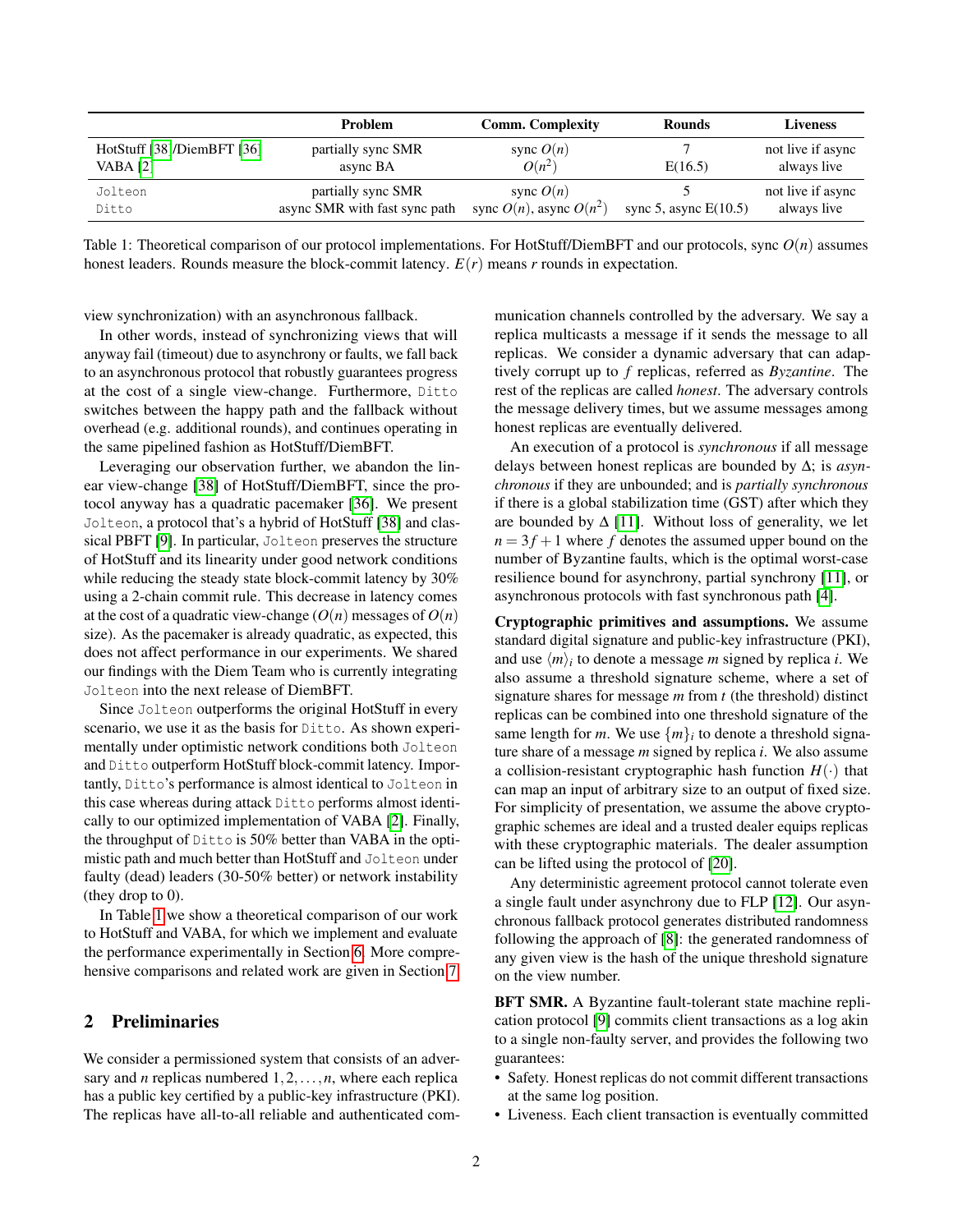by all honest replicas.

Besides these two requirements, a validated BFT SMR protocol must also satisfy *external validity* [\[7\]](#page-13-9), requiring all committed transactions to be *externally valid*, i.e. satisfying some application-dependent predicate. This can be accomplished by adding validity checks on the transactions before the replicas propose or vote, and for brevity, we omit the details and focus on the BFT SMR formulation defined above. We assume that each client transaction will be repeatedly pro-posed by honest replicas until it is committed<sup>[1](#page-2-0)</sup>. For most of the paper, we omit the client from the discussion and focus on replicas.

SMR protocols usually implement many instances of single-shot Byzantine agreement, but there are various approaches for ordering. We focus on the chaining approach, used in HotStuff [\[38\]](#page-14-0) and DiemBFT [\[36\]](#page-14-6), in which each proposal references the previous one and each commit commits the entire prefix of the chain.

# 2.1 Terminology

We present the terminology used throughout the paper.

- *Round Number and View Number.* The protocol proceeds in rounds and views and each replica keeps track of the current round number  $r_{cur}$  and view number  $v_{cur}$ , which are initially set to 0. Each view can have several rounds and it is incremented by 1 after each asynchronous fallback. Each round *r* has a designated leader *L<sup>r</sup>* that proposes a new block (defined below) of transactions in round *r*. Since DiemBFT and Jolteon (Section [3\)](#page-3-0) do not have an asynchronous fallback, the view number is always 0, but it is convenient to define it here so that our Ditto protocol (Section [4\)](#page-4-0) uses the same terminology.
- *Block Format.* A block is formatted as  $B = [id, qc, r, v, txn]$ where *qc* is the quorum certificate (defined below) of *B*'s parent block in the chain, *r* is the round number of *B*, *v* is the view number of *B*, *txn* is a batch of new transactions, and  $id = H(qc, r, v, txn)$  is the unique hash digest of  $qc, r, v, txn$ . Note that when describing the protocol, it suffices to specify *qc*, *r*, and *v* for a new block, since *txn*,*id* follow the definitions. We will use *B*.*x* to denote the element *x* of *B*.
- *Quorum Certificate.* A *quorum certificate (QC)* of some block *B* is a threshold signature of a message that includes *B*.*id*,*B*.*r*,*B*.*v*, produced by combining the signature shares  ${B.id, B.r, B.v}$  from a quorum of  $n - f = 2f + 1$  replicas. We say a block is *certified* if there exists a QC for the block. Blocks are chained by QCs to form a blockchain, or block-tree if there are forks The round and view numbers of *QC* for block *B* are denoted by *QC*.*r* and *QC*.*v*, which equals *B*.*r* and *B*.*v*, respectively. A QC or a block of view

number *v* and round number *r* has rank *rank* =  $(v, r)$ , and QCs or blocks are compared lexicographically by their rank (i.e. first by the view number, then by the round number). The function max(*rank*1,*rank*2) returns the higher rank between *rank*<sub>1</sub> and *rank*<sub>2</sub>, and  $max(qc_1, qc_2)$  returns the higher (ranked) QC between  $qc_1$  and  $qc_2$ . In DiemBFT and Jolteon (Section [3\)](#page-3-0) the view number is always 0, so QCs or blocks are compared by their round numbers; while in Ditto (section [4\)](#page-4-0) they are compared by their rank.

• *Timeout Certificate.* A timeout message of round *r* by a replica contains the replica's threshold signature share on *r*, and its *qchigh*. A timeout certificate (TC) is formed by a quorum of  $n - f = 2f + 1$  timeout messages, containing a threshold signature on a round number *r* produced by combining  $2f + 1$  signature shares  $\{r\}$  from the timeout messages, and  $2f + 1$  *qc*<sub>high</sub>'s. A valid TC should only contain high-QCs with round numbers  $\langle TC.r, \rangle$  and this will be checked implicitly when a replica receives a TC.

Performance metrics. We consider message complexity and communication complexity per round and consensus decision. For the theoretical analysis of the latency, we consider block-commit latency, i.e., the number of rounds for all honest replicas to commit a block since it is proposed. For the empirical analysis, we measure the end-to-end latency, i.e., the time to commit a transaction since it is sent by a client.

Description of DiemBFT. The DiemBFT protocol (also known as LibraBFT) [\[36\]](#page-14-6) is a production version of Hot-Stuff [\[38\]](#page-14-0) with a synchronizer implementation (Pacemaker). For better readability, Figure [1](#page-3-1) presents the DiemBFT protocol in our terminology, which we will refer to as HotStuff or DiemBFT interchangeably throughout the paper There are two components of DiemBFT, a *Steady State protocol* that makes progress when the round leader is honest, and a *Pacemaker protocol* that advances round numbers either due to the lack of progress or due to the current round being completed. The leader *L<sup>r</sup>* , upon entering round *r*, proposes a block *B* that extends a block certified by the highest QC it knows about, *qchigh*. When receiving the first valid round-*r* block from *L<sup>r</sup>* , any replica tries to advance its current round number, update its highest locked round and its highest QC, and checks if any block can be committed. A block can be committed if it is the first block among 3 adjacent certified blocks with consecutive round numbers. After the above steps, the replica votes for *B* by sending a threshold signature share to the next leader  $L_{r+1}$ , if the voting rules are satisfied. Then, when the next leader  $L_{r+1}$  receives  $2f + 1$  such votes, it forms a QC of round *r*, enters round  $r + 1$ , proposes the block for that round, and the above process is repeated. When the timer of some round *r* expires, the replica stops voting for that round and multicast a timeout message containing a threshold signature share for *r* and its highest QC. When any replica receives  $2f + 1$  such timeout messages, it forms a TC of round  $r$ , enters round  $r + 1$ and sends the TC to the (next) leader  $L_{r+1}$ . When any replica receives a timeout or a TC, it tries to advance its current round

<span id="page-2-0"></span><sup>1</sup>For example, clients can send their transactions to all replicas, and the leader can propose transactions that are not yet included in the blockchain, in the order that they are submitted. With rotating leaders of HotStuff/DiemBFT and random leader election of the asynchronous fallback, the assumption can be guaranteed.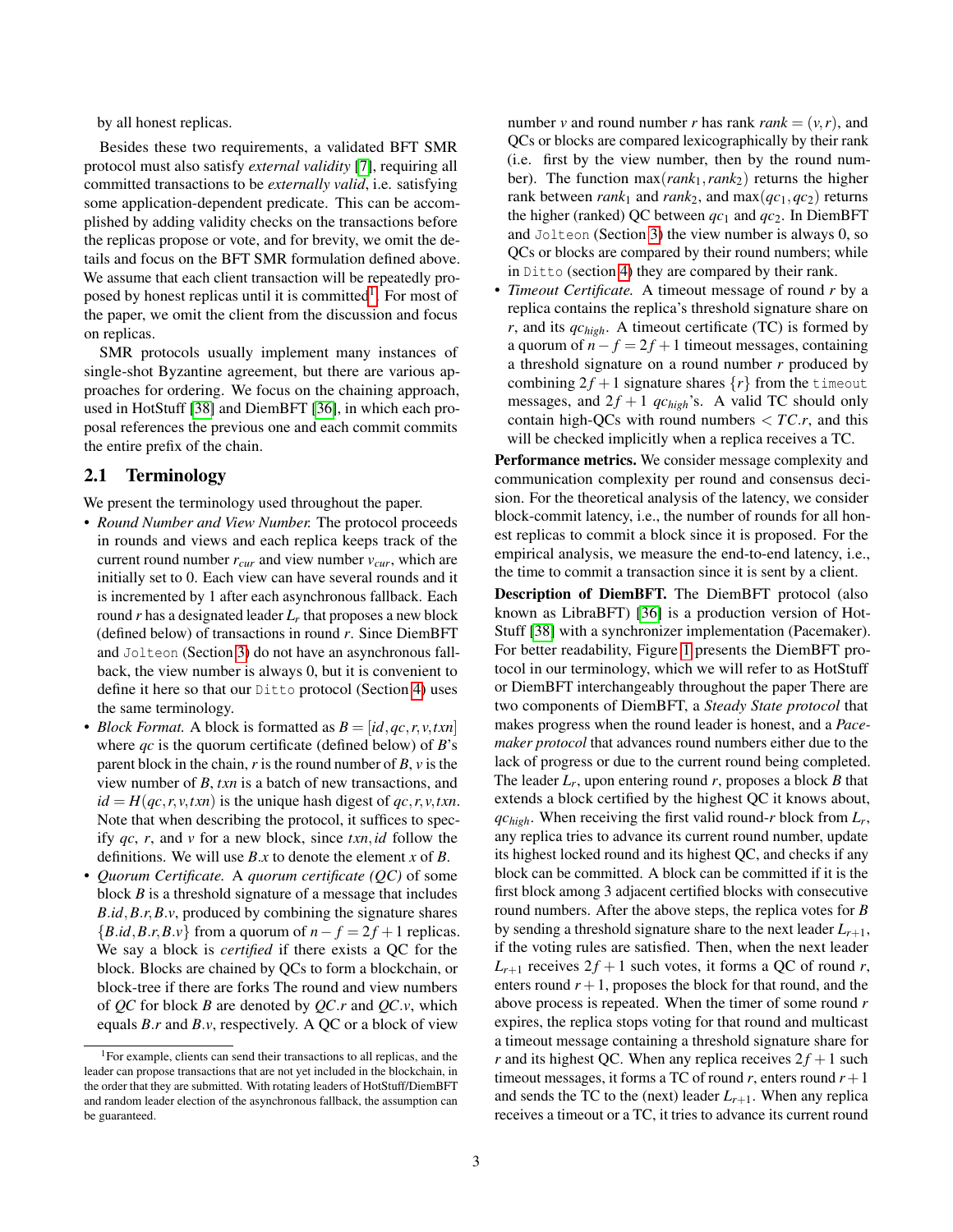<span id="page-3-1"></span>Let *L<sup>r</sup>* be the leader of round *r*. Each replica keeps the highest voted round *rvote*, the highest locked round *rlock [a](#page-3-2)* , current round number *rcur*, and the highest quorum certificate *qchigh* (the current view number *vcur* is not used and remains 0 throughout). Replicas initialize  $r_{vote} = 0$ ,  $r_{lock} = 0$ ,  $r_{cur} = 1$ ,  $q c_{high}$  as the QC of the genesis block of round 0, and enter round 1.

#### Steady State Protocol for Replica *i*

- **Propose.** Upon entering round *r*, the leader  $L_r$  multicasts a block  $B = [id, qc_{high}, r, v_{cur}, txn]$ .
- Vote. Upon receiving the first valid proposal  $B = [id, qc, r, v, txn]$  from  $L_r$  in round *r*, execute *Advance Round*, *Lock*, and then *Commit* (defined below). If  $r = r_{cur}$ ,  $v = v_{cur}$ ,  $r > r_{vote}$  and  $qc.r \ge r_{lock}$ , vote for *B* by sending the threshold signature share  $\{id, r, v\}$ *i* to  $L_{r+1}$ , and update  $r_{\text{vote}} \leftarrow r$ .
- Lock. (2-chain lock rule) Upon o[b](#page-3-3)serving any valid  $qc^b$ , let  $qc'$  be the QC contained in the block certified by  $qc$  (i.e.,  $qc'$  is the parent of *qc*), the replica updates  $r_{lock} \leftarrow \max(r_{lock}, qc',r)$ , and  $qc_{high} \leftarrow \max(qc_{high}, qc)$ .
- Commit. (3-chain commit rule) Whenever there exist three adjacent certified blocks  $B, B', B''$  in the chain with consecutive round numbers, i.e.,  $B''$ . $r = B'$ . $r + 1 = B$ . $r + 2$ , the replica commits *B* and all its ancestors.

#### Pacemaker Protocol for Replica *i*

- **Advance Round.** The replica updates its current round  $r_{cur} \leftarrow \max(r_{cur}, r)$ , iff
	- the replica receives or forms a round-(*r* −1) quorum certificate *qc*, or
	- the replica receives or forms a round-(*r* −1) timeout certificate *tc*.

#### • Timer and Timeout.

- Upon entering round *r*, the replica sends the round-(*r* −1) TC to *L<sup>r</sup>* if it has the TC, and resets its timer to count down for a predefined time interval (timeout τ).
- When the timer expires, the replica stops voting for round  $r_{cur}$  and multicasts a timeout message  $\langle \{r_{cur}\}_i, qc_{high}\rangle_i$ where  $\{r_{cur}\}\$ i is a threshold signature share.
- Upon receiving a valid timeout message or TC, execute *Advance Round*, *Lock*, and then *Commit*.
- Upon receiving 2f+1 timeouts, form a TC.

<span id="page-3-2"></span>*<sup>a</sup>*Corresponds to the *preferred round* in [\[36\]](#page-14-6).

<span id="page-3-3"></span><sup>*b*</sup>May be formed from votes (by a leader) or contained in a proposal or a timeout messsage.

Figure 1: DiemBFT in our terminology.

number given the high-QCs (in the timeout or TC) or the TC, updates its highest locked round and its highest QC given the high-QCs, and checks if any block can be committed. For space limitation, we omit the correctness proof of the DiemBFT protocol, which can be found in [\[36\]](#page-14-6).

#### <span id="page-3-0"></span>3 **Jolteon** Design

In this section, we describe how we turn DiemBFT into Jolteon – a 2-chain version of DiemBFT. The pseudocode is given in Figure [2.](#page-4-1) As mentioned previously, the quadratic cost of view-synchronization in leader-based consensus protocols, due to faulty leaders or asynchronous periods, is inherent. While the linearity of HotStuff's view-change is a theoretical milestone, its practical importance is limited by this anyway quadratic cost of synchronization after bad views.

With this insight in mind, Jolteon uses a quadratic viewchange protocol that allows a linear 2-chain commit rule in the steady state. The idea is inspired by PBFT [\[9\]](#page-13-3) with each leader proving the safety of its proposal. In the steady state each block extends the block from the previous round and providing the QC of the parent is enough to prove safety, hence the steady state protocol remains linear. However, after a bad round caused by asynchrony or a bad leader, proving the safety of extending an older QC requires the leader to prove that nothing more recent than the block of that QC is committed. To prove this, the leader uses the TC formed for view-changing the bad round. Recall that a TC for round *r* contains  $2f + 1$  validators' *qc*<sub>high</sub> sent in timeout messages for round *r*. The leader attaches the TC to its proposal in round  $r + 1$  and extends the highest QC among the QCs in the TC (see the Propose rule in Figure [2\)](#page-4-1).

When a validator gets a proposal *B*, it first tries to advance its round number, then updates its *qchigh* with *B*.*qc* and checks the 2-chain commit rule for a possible commit. Then, before voting, it verifies that at least one of the following two conditions is satisfied:

- $B.r = B.qc.r + 1$  or;
- $B.r = B.tc.r + 1$  and
	- *B*.*qc*.*r*  $\geq$  max $\{qc_{high}.r \mid qc_{high} \in B.tc\}$

In other words, either *B* contains the QC for the block of the previous round; or it contains at least the highest QC among the  $2f + 1$  QCs in the attached TC, which was formed to view-change the previous round.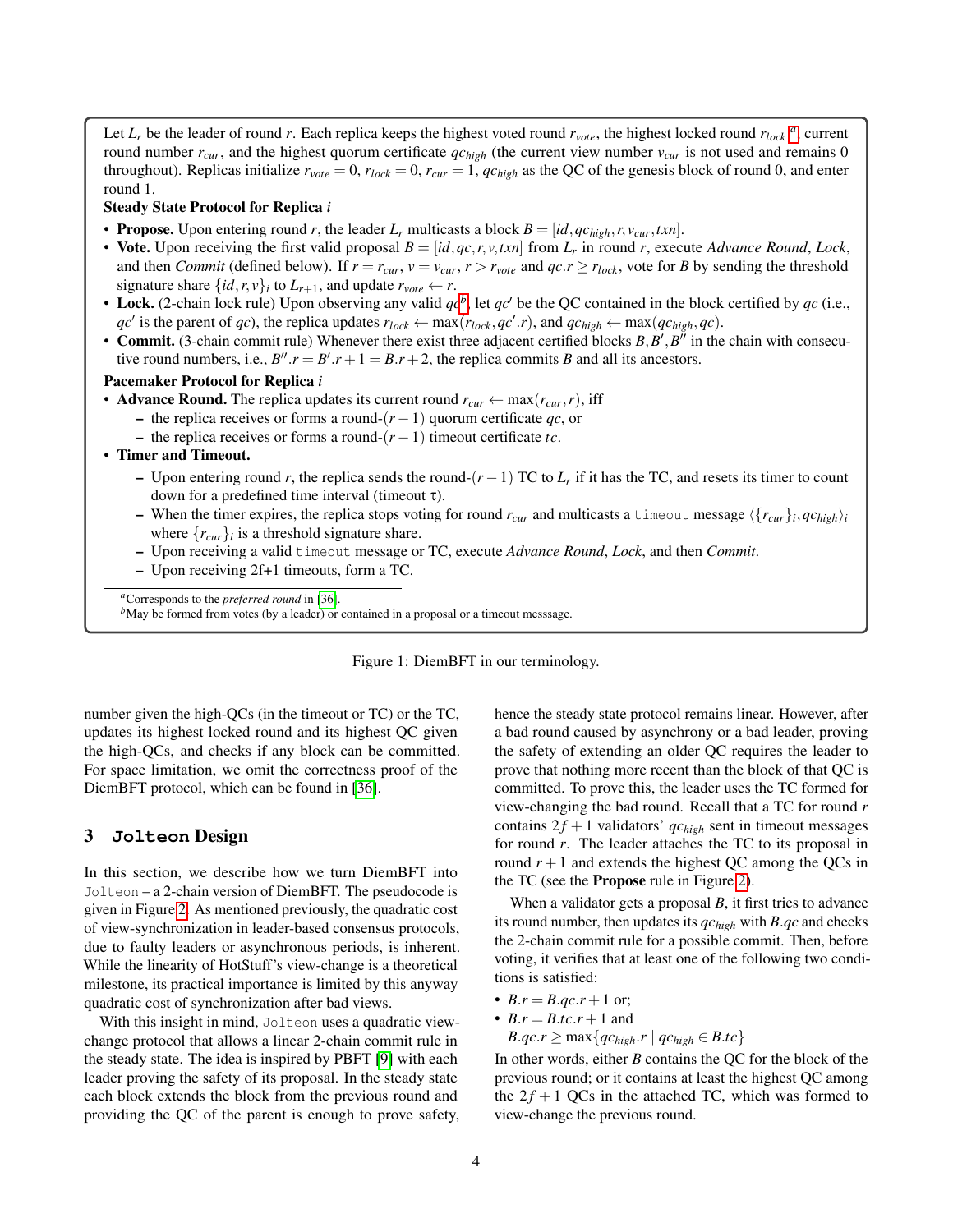<span id="page-4-1"></span>Replicas keep the same variables as DiemBFT in Figure [1.](#page-3-1) Steady State Protocol for Replica *i*

Changes from DiemBFT in Figure [1](#page-3-1) are marked in blue.

- Propose. Upon entering round r, the leader  $L_r$  multicasts a block  $B = [id, qc_{high}, tc, r, v_{cur}, txn]$ , where  $tc = tc_{r-1}$  if  $L_r$ enters round *r* by receiving a round- $(r-1)$  *tc*<sub>*r*−1</sub>, and *tc* =  $\perp$  otherwise.
- Vote. Upon receiving the first valid proposal  $B = [id, qc, tc, r, v, txn]$  from  $L_r$ , execute *Advance Round*, *Lock*, and then *Commit* (defined below). If  $r = r_{cur}$ ,  $v = v_{cur}$ ,  $r > r_{vote}$  and ((1)  $r = qc + 1$ , or (2)  $r = tc.r + 1$  and  $qc.r \ge$  $\max\{qc_{high}.r \mid qc_{high} \in tc\}$ , vote for B by sending the threshold signature share  $\{id, r, v\}_i$  to  $L_{r+1}$ , and update  $r_{vote} \leftarrow r$ .
- Lock. (1-chain lock rule) Upon seeing a valid *qc* (formed by votes or contained in proposal or timeouts), the replica updates  $qc_{high} \leftarrow max(qc_{high}, qc)$ .
- Commit. (2-chain commit rule) Whenever there exists two adjacent certified blocks  $B, B'$  in the chain with consecutive round numbers, i.e.,  $B'.r = B.r + 1$ , the replica commits *B* and all its ancestors.

Pacemaker Protocol for Replica *i* Identical to DiemBFT in Figure [1.](#page-3-1)

Figure 2: Jolteon.

Safety intuition. If the first condition is satisfied then *B* directly extends the block from the previous round. Since at most one QC can be formed in a round, this means that no forks are possible, and voting for *B* is safe.

The second condition is more subtle. Note that by the 2-chain commit rule, if a block  $B'$  is committed, then there exists a certified block  $B''$  s.t.  $B'$ .*round* + 1 =  $B''$ .*round*. That is, at least  $f + 1$  honest replicas vote to form the QC for  $B''$ and thus set their  $qc_{high}$  to be the QC for block  $B'(qc_{B'})$ . By quorum intersection and since replicas never decrease their *qchigh*, any future (higher round) TC contains a *qchigh* that is at least as high as  $qc_{B}$ . The second condition then guarantees that honest replicas only vote for proposals that extend the committed block *B'*. Full proof can be found in Appendix [A.](#page-14-7)

# 3.1 DiemBFT vs **Jolteon**.

Efficiency. Table [2](#page-5-0) compares the efficiency of DiemBFT and Jolteon from a theoretical point of view. Both protocols have linear communication complexity per round and per decision *under synchrony and honest leaders*, due to the leader-to-all communication pattern and the threshold signature scheme<sup>[2](#page-4-2)</sup>. The complexity of the Pacemaker to synchronize views (view synchronization in Table [2\)](#page-5-0), for both protocols, under asynchrony or failures is quadratic due to the all-to-all timeout messages. The complexity of proposing a block after a bad round that requires synchronization (view-change communication in Table [2\)](#page-5-0) is linear for DiemBFT and quadratic for Jolteon. This is because in DiemBFT such a proposal only includes *qchigh*, whereas in Jolteon it includes a TC containing  $2f + 1$  *q* $c_{high}$ . The block-commit latency *under synchrony and honest leaders* is 7∆ and 5∆ for DiemBFT and Jolteon, respectively, due to the 3-chain (2-chain for Jolteon) commit

rules. Each round in the commit chain requires two rounds trip times (upper bounded by  $\Delta$ ), plus the new leader multicast the last QC of the chain that allows all honest replicas to learn about the chain and commit the block.

Limitations. During periods of asynchrony, or when facing DDoS attacks on the leaders, both protocols have *no liveness guarantees* – the leaders' blocks cannot be received on time. As a result, replicas keep multicasting timeout messages and advancing round numbers without certifying or committing blocks. This is unavoidable [\[34\]](#page-14-5): communication complexity of any deterministic partially synchronous Byzantine agreement protocol is unbounded before GST, even in failure-free executions.

Fortunately, in the next section, we show that it is possible to boost the liveness guarantee of DiemBFT, Jolteon, by replacing the view-synchronization mechanism (pacemaker) with a fallback protocol that guarantees progress even under asynchrony. Furthermore, the asynchronous fallback can be efficient. The protocol we propose in the next section has quadratic communication cost for fallback, which is the cost DiemBFT and Jolteon pay to synchronize views anyway.

# <span id="page-4-0"></span>4 **Ditto** Design

To strengthen the liveness guarantees of existing partially synchronous BFT protocols such as DiemBFT [\[36\]](#page-14-6) and Jolteon, we propose an Asynchronous Fallback protocol. It has quadratic communication complexity (same as Jolteon view-change and the Pacemaker of DiemBFT) and always makes progress even under asynchrony or DDoS attacks on the leader. We call the composition of Jolteon with Asynchronous Fallback Ditto. Ditto has linear communication cost for the synchronous path, quadratic cost for the asynchronous path, and preserves liveness robustly in asynchronous network conditions. The steady state protocol (sync.

<span id="page-4-2"></span><sup>&</sup>lt;sup>2</sup>The implementation of DiemBFT does not use threshold signatures, but for the theoretical comparison here we consider a version of DiemBFT that does.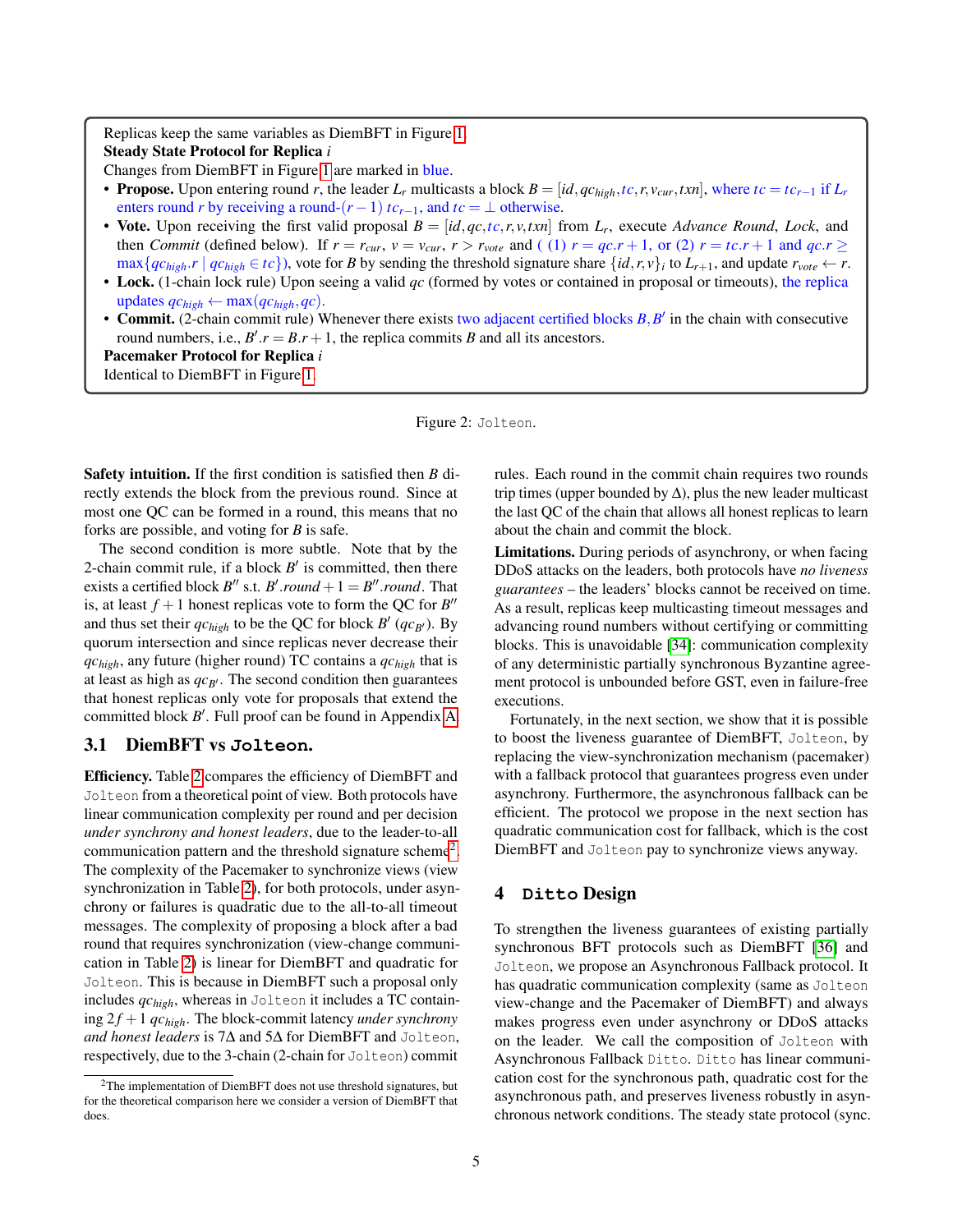<span id="page-5-0"></span>

| Latency            |        | steady state communication view-change communication view synchronization |           |
|--------------------|--------|---------------------------------------------------------------------------|-----------|
| DiemBFT 7 messages | linear | linear                                                                    | quadratic |
| Jolteon 5 messages | linear | quadratic                                                                 | quadratic |

Table 2: Theoretical comparison between DiemBFT and Jolteon.

path) is presented in Figure [4,](#page-7-0) and the asynchronous fallback protocol (async. path) is presented in Figure [5.](#page-8-1)

Protocol intuition. Our solution consists of a steady-state protocol, which is similar to that of Jolteon, and an asynchronous fallback protocol, which replaces the view-change of Jolteon. An illustration of our protocol is shown in Figure [3.](#page-5-1) The idea behind our fallback protocol is that, after entering the fallback, all replicas will act as leaders to build their fallback chains. Once enough  $(2f + 1)$  fallback chains grow to a certain height, a random leader election occurs to select one fallback chain, allowing the replicas to return to steady state and continue with the chosen chain. It can be shown that with constant probability, a fallback chain with enough blocks is selected, such that at least one new block on this fallback chain is committed by all replicas.

<span id="page-5-1"></span>

Figure 3: The high-level picture of the protocol. During the fallback, each replica acts as a leader and tries to build a certified fallback-chain (f-chain). When  $2f + 1$  f-chains are completed, one leader is randomly elected from *n* replicas, and all replicas continue the steady state chain from the fchain built by the elected leader.

Since this protocol has two paths, a synchronous fast path and an asynchronous fallback path, it is critical to ensure safety and liveness when the protocol transfers from one path to another. On a high level, our protocol ensures safety by always following the 1-chain lock and 2-chain commit rule from Jolteon. While at the fallback path, the fallback chain selected by leader election is no different from a steady state chain, hence we let all replicas update their local states as if Jolteon had made progress when exiting the fallback. As for liveness, our protocol guarantees that either the sync path (same as Jolteon) makes progress, or enough replicas

timeout the synchronous path and enter the asynchronous fallback.

#### Additional terminology for **Ditto**.

- *Fallback-block and Fallback-chain.* For the Asynchronous Fallback protocol, we define another type of block named *fallback-block (f-block)*, denoted as  $\overline{B}$ . In contrast, the block defined earlier is called the *regular block*. An f-block *B* adds two additional fields to a regular block, formatted as  $\overline{B} = [B, height, proposer]$  where *B* is a regular block, *height*  $\in \{1,2\}$  is the position of the f-block in the fallbackchain and *proposer* is the replica that proposes the block. We will use  $\bar{B}_{h,i}$  to denote a height-*h* f-block proposed by replica *i*. A fallback-chain (f-chain) consists of f-blocks.
- *Fallback-QC.* A fallback quorum certificate (f-QC) *qc* for an f-block  $\bar{B}_{h,i}$  is a threshold signature for the message  $(\overline{B}.id, \overline{B}.r, \overline{B}.v, h, i)$ , produced by combining the signature shares  $\{\overline{B}.id,\overline{B}.r,\overline{B}.v,h,i\}$  from a quorum of replicas (*n* −  $f = 2f + 1$  replicas). An f-block is certified if there exists an f-QC for the f-block. f-QCs or f-blocks are first ranked by view numbers and then by round numbers. In contrast, the QC of regular blocks is called *regular QC*.
- *Fallback-TC.* A fallback timeout certificate (f-TC)  $\bar{t}c$  is a threshold signature for a view number *v*, produced by combining the signature shares  $\{v\}$  from a quorum of replicas  $(n - f = 2f + 1)$  replicas). f-TCs are ranked by view numbers.
- *Leader Election and Coin-QC.* As mentioned in Section [2,](#page-1-1) we use threshold signatures to generate randomness [\[8\]](#page-13-8) used to elect the leader. More specifically, for any given view, each replica signs the hash of the view number with threshold signature as the coin share. Then any  $f + 1$  valid coin shares of the same view from  $f + 1$  distinct replicas can form a unique threshold signature (called coin-QC or *qccoin*) on the hash of the view number, which can be used as randomness to elect leader *L* among *n* replicas with probability 1/*n*. The probability of the adversary to predict the outcome of the election is at most  $1/n + negl(k)$ .
- *Endorsed Fallback-QC and Endorsed Fallback-block.* Once a replica has a *qccoin* of view *v* that elects replica *L* as the leader, we say any f-QC of view *v* by replica *L* is endorsed (by *qccoin*), and the f-block certified by the f-QC is also endorsed (by *qccoin*). Any endorsed f-QC is handled as a regular QC in any steps of the protocol such as *Lock, Commit, Advance Round*. An endorsed f-QC ranks higher than any regular QC with the same view number. As cryptographic evidence of endorsement, the first block in a new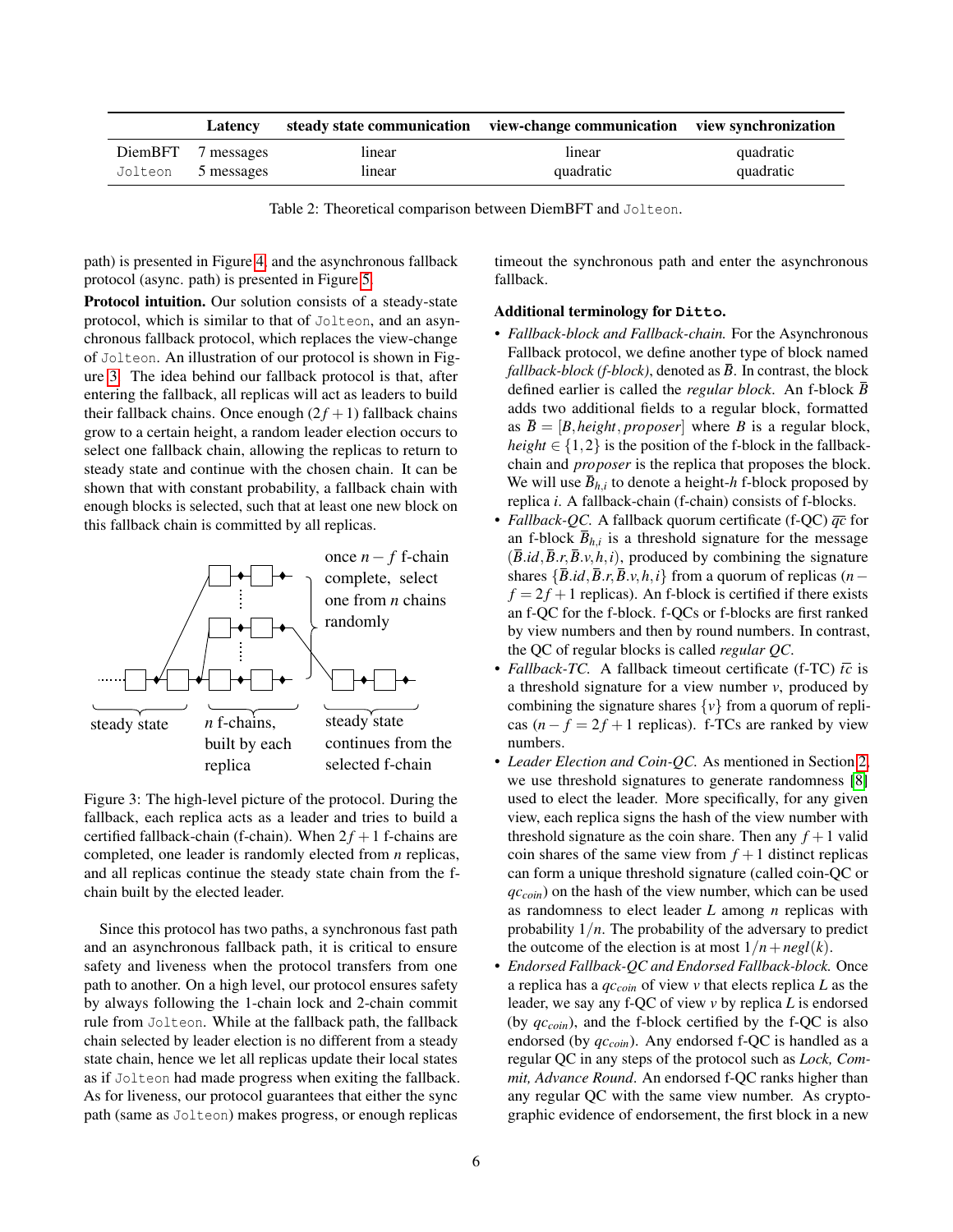view additionally includes the coin-QC of the previous view.

Description of Steady State. The steady state protocol is described in Figure [4,](#page-7-0) with the differences marked in blue comparing to Jolteon. The blocks do not contain TC anymore, instead, the first block in a new view includes the coin-QC of the previous view, in order to help all replicas exit the fallback of the previous view and enter the new view. Each replica additionally keeps a boolean value fallback-mode to record if it is in the fallback, during which the replica will not vote regular blocks. The 1-chain lock rule and 2-chain commit rule still apply, but the two blocks in the 2-chain can be certified regular block or endorsed fallback-block, and need to have the same view number.

Description of Asynchronous Fallback. Now we give a brief description of the Asynchronous Fallback protocol (Figure [5\)](#page-8-1), which replaces the Pacemaker protocol in the Jolteon protocol (Figure [2\)](#page-4-1). The illustration of the fallback protocol can be found in Figure [6,](#page-8-2) and the illustration of the message exchanges of one replica during the fallback can be found in Figure [7.](#page-8-3)

Just like in Jolteon, when the timer expires, the replica tries to initiate the fallback (the equivalent of view-change) by broadcasting a timeout message containing the highest QC and a signature share of the current view number. When receiving or forming a fallback-TC from  $2f + 1$  timeout messages, the replica enters the fallback path: It updates its current view number *vcur*, initializes the voted round number  $\bar{r}_{\text{vote}}[j] = 0$  and the voted height number  $\bar{h}_{\text{vote}}[j] = 0$  for each replica *j*. Finally, the replica starts building its fallback-chain by broadcasting the f-TC and proposing the first f-block which extends the  $qc_{high}$ , has height 1, round number  $qc_{high}.r + 1$ , and view number *vcur*.

Any f-block (irrelevant of height) gets verified by all replicas who vote on it (updating their voted round and height number for the fallback) by sending signature shares back to the proposer of the f-block. Replicas build their fallback-chain not by necessarily extending their own chain but by adopting the first certified block of matching height they deliver (in *vcur*). This boosting strategy guarantees that no honest replica's chain is left behind in the middle of the fallback, hence at least  $2f + 1$  chains will reach height-2 and their leader-replica will broadcast a height-2 f-QC.

Finally, when the replica receives  $2f + 1$  height-2 f-QCs, it knows that  $2f + 1$  f-chains are complete and starts the leader election by releasing a coin share for the current view number. When  $f + 1$  shares are released the leader of the view is determined through the formation of a coin-QC *qccoin*. The fallback is then terminated, and the replica updates fallback-mode  $= false$  to exit the fallback and enters the next view, acting as if the chain of the elected leader is the only known chain. Looking at this chain the replica updates all relevant variables and commits any blocks that have 2 chain support. Given that we waited for  $2f + 1$  long-enough

chains, with 2/3 probability the replicas will commit a block. Correctness of **Ditto**. The proof of safety and liveness for Ditto can be found in Appendix [B.](#page-17-0)

Theorem 1 (Efficiency). *During the periods of synchrony with honest leaders, the amortized communication complexity per block decision is*  $O(n)$ *, and the block-commit latency is* 5 *rounds. During periods of asynchrony, the expected communication complexity per block decision is O*(*n* 2 )*, and the expected block-commit latency is* 10.5 *rounds.*

*Proof.* When the network is synchronous and leaders are honest, no honest replica will multicast timeout messages. In every round, the designated leader multicast its proposal of size  $O(1)$  (due to the use of threshold signatures for QC), and all honest replicas send the vote of size  $O(1)$  to the next leader. Hence the communication cost is  $O(n)$  per round and per block decision. For the block latency, since Jolteon adopts 2-chain commit and need one more round for all replicas to receive the 2-chain proof, the latency is  $2 \times 2 + 1 = 5$  rounds.

When the network is asynchronous and honest replicas enter the asynchronous fallback, each honest replica in the fallback only broadcast  $O(1)$  number of messages, and each message has size  $O(1)$ . Hence, each instance of the asynchronous fallback has communication cost  $O(n^2)$ , and will commit a new block with probability 2/3. Therefore, the expected communication complexity per block decision is  $O(n^2)$ . The latency to finish one asynchronous fallback is 7 rounds, consisting of 1 round to exchange timeouts,  $2 \times 2 = 4$ rounds to build height-1 and 2 f-blocks, 1 round to exchange height-2 f-OCs and 1 round to exchange randomness shares. Since the asynchronous fallback commits a new block with probability at least 2/3, the expected latency of the asynchronous path is  $7 \times 1.5 = 10.5$  rounds.  $\Box$ 

# 5 Implementation

We implement in Rust all protocols discussed in the paper: 3-chain DiemBFT, Jolteon, Ditto, and 2-chain 2 chain VABA. We use  $\text{tokio}^3$  $\text{tokio}^3$  for asynchronous network-ing, ed25519-dalek<sup>[4](#page-6-1)</sup> for elliptic curve based signatures. We use threshold\_crypto<sup>[5](#page-6-2)</sup> to implement random coins, and data-structures are persisted using rocksdb<sup>[6](#page-6-3)</sup>. We use TCP to achieve reliable point-to-point channels, necessary to correctly implement the distributed system abstractions. Our implementations are between 5,000 and 7,000 LOC, and a further 2,000 LOC of unit tests. We are open sourcing our im-plementations of 3-chain DiemBFT<sup>[7](#page-6-4)</sup> , Jolteon<sup>[8](#page-6-5)</sup> , and <code>Ditto</code>

<span id="page-6-1"></span><span id="page-6-0"></span><sup>3</sup><https://tokio.rs>

<span id="page-6-2"></span><sup>4</sup><https://github.com/dalek-cryptography/ed25519-dalek> <sup>5</sup>[https://docs.rs/threshold\\_crypto/0.4.0/threshold\\_](https://docs.rs/threshold_crypto/0.4.0/threshold_crypto/) [crypto/](https://docs.rs/threshold_crypto/0.4.0/threshold_crypto/)

<span id="page-6-3"></span><sup>6</sup><https://rocksdb.org>

<span id="page-6-5"></span><span id="page-6-4"></span><sup>7</sup><https://github.com/asonnino/hotstuff/tree/3-chain> <sup>8</sup><https://github.com/asonnino/hotstuff>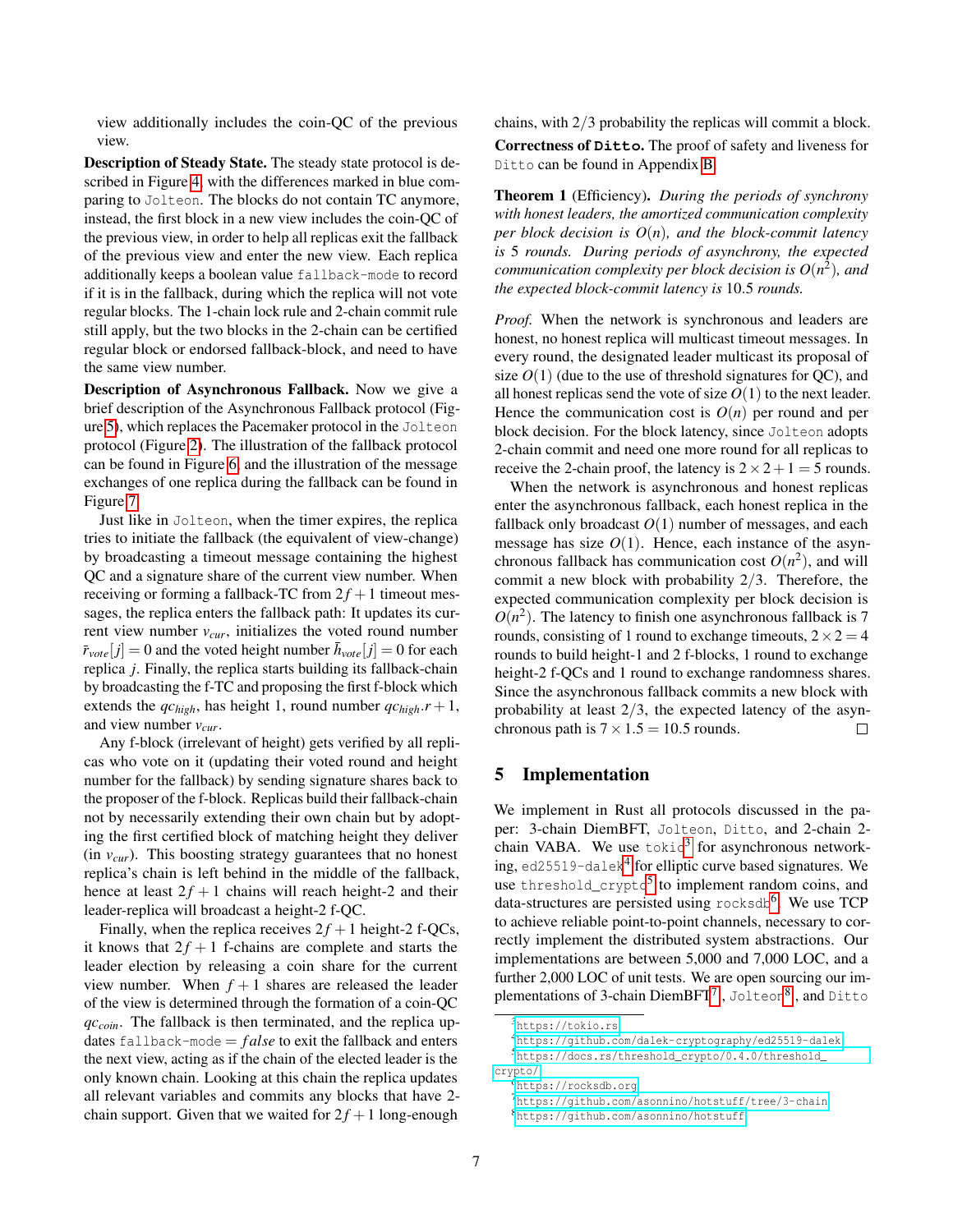<span id="page-7-0"></span>Compared to Jolteon in Figure [2,](#page-4-1) each replica additionally keeps a boolean value fallback-mode, initialized as *f alse*, to record whether the replica is in a fallback.

#### Steady State Protocol for Replica *i*

Changes from Jolteon in Figure [2](#page-4-1) are marked in blue.

- Propose. Upon entering round r, the leader  $L_r$  multicasts a block  $B = [id, qc_{high}, qc_{coin}, r, v_{cur}, txn]$ , where  $qc_{coin}$  is the coin-QC of view  $v_{cur-1}$  if *B* is the first proposal in view  $v_{cur}$ , otherwise  $q_c$ <sub>coin</sub> = ⊥.
- Vote. Upon receiving the first valid proposal  $B = [id, qc,qc_{coin},r, v, txn]$  from  $L_r$ , execute *Exit Fallback if*  $qc_{coin} \neq \bot$ ; otherwise execute *Advance Round*, *Lock*, and then *Commit* (defined below). If  $r = r_{cur}$ ,  $v = v_{cur}$ ,  $r > r_{vote}$ ,  $r = qc.r + 1$ ,  $qc\text{.rank} \ge qc\text{.high}$ .*rank*, and fallback-mode = *false*, vote for *B* by sending the threshold signature share  $\{id, r, v\}_i$  to  $L_{r+1}$ , and update  $r_{\text{vote}} \leftarrow r$ .
- Lock. (1-chain lock rule) Upon seeing a valid *qc* (formed by votes or contained in proposal or timeouts), the replica updates  $qc_{high} \leftarrow \max(qc_{high}, qc)$ .
- Commit. (2-chain commit rule) Whenever there exists two adjacent blocks  $B, B'$  with the same view number in the chain, each can be a certified block or an endorsed fallback-block, the replica commits *B* and all its ancestors.

#### Round Synchronization

- Advance Round. Upon receiving a valid qc, the replica updates its current round  $r_{cur} \leftarrow \max(r_{cur}, qc.r + 1)$ .
- Timer and Timeout. Upon entering a new round or a new view, the replica resets its timer to  $\tau$ . When the timer expires, the replica updates <code>fallback-mode</code>  $\leftarrow$  *true*, and multicasts a <code>timeout</code> message  $\langle\{v_{cur}\}_i,qc_{high}\rangle_i$

where  $\{v_{\text{cur}}\}_i$  is a threshold signature share.

Upon receiving a valid timeout message, execute *Advance Round*, *Lock*, and then *Commit*.



and 2-chain VABA<sup>[9](#page-7-1)</sup>. We are also open sourcing all Amazon Web Services orchestration scripts, benchmarking scripts, and measurements data to enable reproducible results. <sup>[10](#page-7-2)</sup>

We implement a simple round-robin-based leader election mechanism. All our implementations remove the transaction dissemination (mempool) from the critical path of consensus in order to fairly evaluate the consensus protocols instead of evaluating unrelated bottlenecks [\[3\]](#page-13-10). We implement a benchmark client that generates and submits transactions at a predefined input rate. The mempool subsystem receives these transactions, collects them into batches, and disseminates them to the other nodes. The consensus module can therefore agree on the hash of these batches and keep the size of the block small. This obvious optimization increases throughput more than 10*x* to other independent evaluations of HotStuff [\[3\]](#page-13-10) and DiemBFT [\[39\]](#page-14-8), but we refrain from bold claims and leave exploration to future work.

2-chain VABA: As a by-product of Ditto, we can improve the block-commit latency of VABA [\[2\]](#page-13-2) from expected 16.5 rounds to expected 10.5 rounds, through chaining and adopting the 2-chain commit rule. We refer to the improved version of VABA as 2-chain VABA and the analysis can be found in Appendix [C.](#page-19-0) We obtain our 2-chain VABA protocol, by simply disabling the synchronous path of Ditto. More specifically, 2-chain VABA is obtained by never allowing any leader-replica to propose when not in fallback, and setting

the timeout  $\tau$  to 0 in Ditto (Figure [4](#page-7-0) and [5\)](#page-8-1). Then, whenever the replica enters a new view, it broadcasting timeouts carrying its highest QC for the new view and enters the fallback. Therefore, the synchronous path is never executed, and the exchange of timeout messages acts as the view-change phase in the original VABA [\[2\]](#page-13-2). The correctness of 2-chain VABA can be implied by the correctness of Ditto, as Ditto is safe and live under asynchrony.

**Ditto** with exponential backoff: From the protocol design of 2-chain VABA, we know that 2-chain VABA is exactly the asynchronous fallback of our Ditto with the timeout threshold  $\tau$  set to be 0. Therefore, under asynchrony or leader attacks, the performance of 2-chain VABA would be better than Ditto, as 2-chain VABA immediately proceeds to the next view without waiting for the timer to expire. To improve the latency performance of Ditto under long periods of asynchrony or leader attacks, we adopt an exponential backoff mechanism for the asynchronous fallback as follows. We say a replica executes the asynchronous fallback consecutively *x* times if it only waits for the timer to expire for the first fallback, and skips waiting for the timer and immediately sends timeout for the rest  $x-1$  fallbacks. Initially, replicas only execute asynchronous fallback consecutively  $x = 1$  time. However, if a replica, within the timeout, does not receive from the steady state round-leader immediately after the fallback, it will multiply  $x$  by a constant factor  $(5 \text{ in our experiments});$ otherwise, the replica resets  $x = 1$ . Therefore, during long periods of asynchrony or leader attacks, the number of consecutively executed fallbacks would be exponentially increasing

<span id="page-7-2"></span><span id="page-7-1"></span><sup>9</sup><https://github.com/danielxiangzl/hotstuff>

<sup>10</sup>[https://github.com/asonnino/hotstuff/tree/main/](https://github.com/asonnino/hotstuff/tree/main/benchmark)

[benchmark](https://github.com/asonnino/hotstuff/tree/main/benchmark), [https://github.com/danielxiangzl/hotstuff/tree/](https://github.com/danielxiangzl/hotstuff/tree/main/benchmark) [main/benchmark](https://github.com/danielxiangzl/hotstuff/tree/main/benchmark)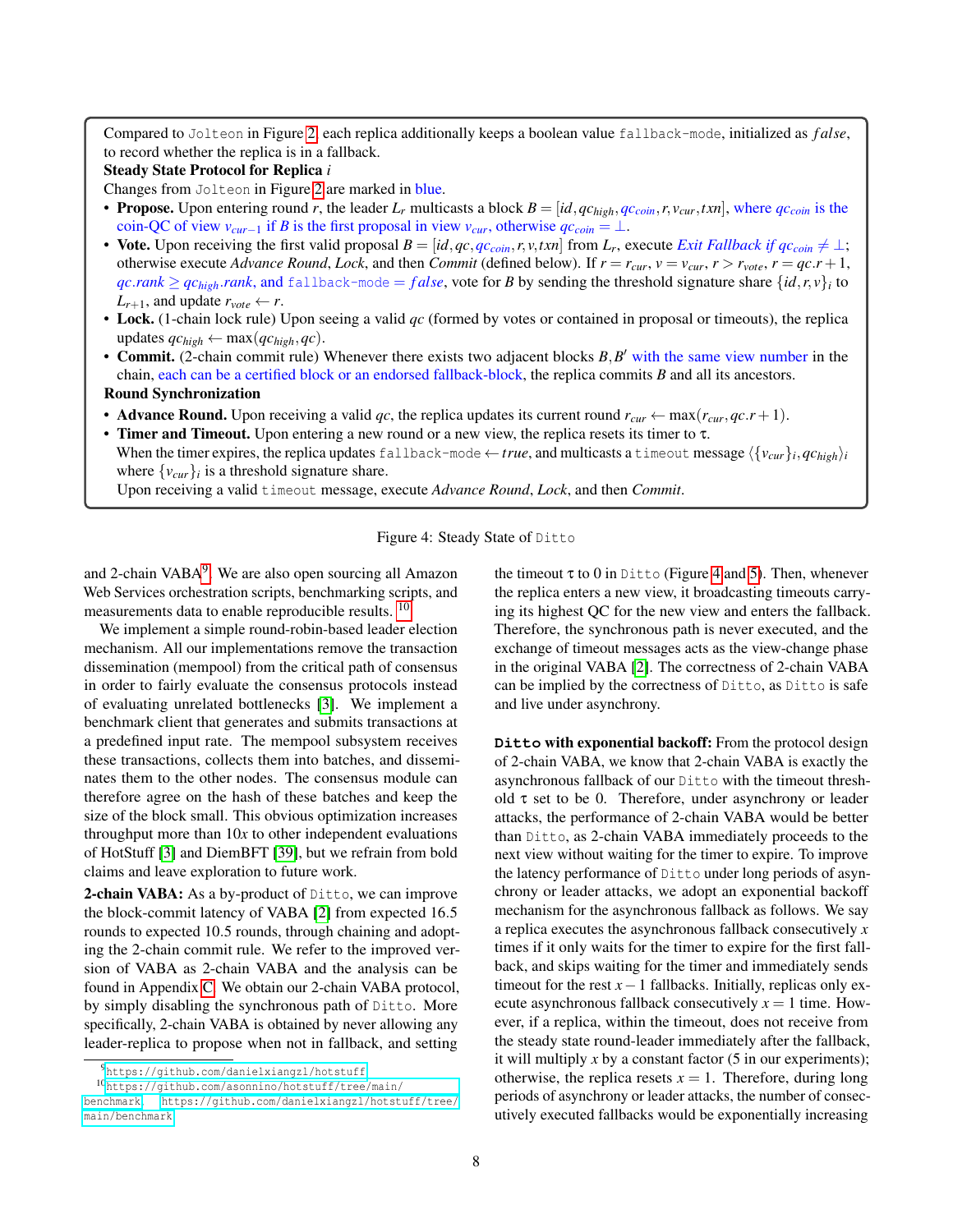<span id="page-8-1"></span>During a fallback of view *v*, for every replica  $j \in [n]$ , each replica records all the f-QCs of view *v* by replica *j*, and keeps a voted round number  $\bar{r}_{\text{vote}}[j]$  and a voted height number  $\bar{h}_{\text{vote}}[j]$ .

### Async. Fallback Protocol for Replica *i*

- **Enter Fallback.** Upon receiving or forming an f-TC  $\bar{t}c$  of view  $v \geq v_{cur}$ , update fallback-mode  $\leftarrow true$ ,  $v_{cur} \leftarrow$  $\forall v, \vec{r}_{\text{vote}}[j] \leftarrow 0$  and  $\vec{h}_{\text{vote}}[j] \leftarrow 0$  for  $\forall j \in [n]$ , and multicast  $\vec{tc}$  and a height-1 f-block  $\vec{B}_{1,v,i} = [id, qc_{high}, qc_{high}, r+1]$  $1, v_{cur}, txn, 1, i$ .
- Fallback Vote. Upon receiving an f-block  $\bar{B}_{h,j}$  from replica *j*, if  $h > \bar{h}_{vote}[j]$ , fallback-mode = *true*, and - if  $h = 1$  and  $\overline{B}_{h,j} = [id, qc, r, v, txn, 1, j]$  such that  $qc\cdot rank \ge qc_{high}\cdot rank, r = qc.r + 1$ , and  $v = v_{cur}$ ; or  $-$  if  $h = 2$ , and  $\overline{B}_{h,j} = [id, \overline{qc}, r, v, txn, h, j]$  such that  $\overline{qc}$  is valid,  $v = v_{cur}$ ,  $r = \overline{qc}.r + 1$ ,  $r > \overline{r}_{vote}[j]$  and  $h = \overline{qc}.height + 1$ , sets  $\bar{r}_{\text{vote}}[j] \leftarrow r, \bar{h}_{\text{vote}}[j] \leftarrow h$  and vote for the f-block by sending  $\{id, r, v, h, j\}$ *i* back to replica *j*.
- Fallback Propose. Upon the first height-*h* f-block  $\bar{B}_{h,i}$  (by any replica *j*) is certified by some  $\bar{q}c$  and fallback-mode = *true*,
	- $-$  if  $h = 2$ , replica *i* signs and multicasts  $\overline{qc}$ ;
	- $\bar{B}_{h+1,i} = [id, \overline{qc}, \overline{B}_{h,j}, r+1, v, txn, h+1, i].$
- Leader Election. Upon receiving  $2f + 1$  valid height-2 view- $v_{cur}$  f-QCs signed by distinct replicas and fallback-mode =  $true$ , sign and multicast a coin share for view  $v_{cur}$ .
- Exit Fallback. Upon receiving a coin-QC  $qc_{coin}$  of view  $\geq v_{cur}$  or  $f + 1$  valid coin shares to form a  $qc_{coin}$  of view  $\geq v_{cur}$ , multicast  $qc_{coin}$ . Let replica *L* be the elected leader by  $qc_{coin}$ . If fallback-mode = *true*, update  $r_{vote} \leftarrow r_{vote}[L]$ . Update fallback-mode  $\leftarrow$  *false*,  $v_{cur} \leftarrow q_{\text{Ccoin}} \cdot v + 1$ . Execute *Advance Round*, *Lock*, and then *Commit*.



<span id="page-8-2"></span>

Figure 6: This figure illustrates one fallback-chain built by replica *L* in the asynchronous fallback of view *v*. The first fallback-block  $\bar{B}_{1,L}$  of height 1 contains the  $qc_{high}$ , and the second f-block contains the f-QC of the previous f-block.  $2f + 1$  height-2 f-QCs will trigger the leader election to form a coin-QC *qccoin* that randomly selects a replica as the leader with probability 1/*n*. Replicas continue the steady state from the f-chain by the leader.

 $(1,5,25,...)$ ; while during periods of synchrony and honest leaders, the number of consecutively executed fallbacks is always 1.

### <span id="page-8-0"></span>6 Evaluation

We evaluate the throughput and latency of our implementations through experiments on Amazon Web Services (AWS). We particularly aim to demonstrate (i) that Jolteon achieves the theoretically lower block-commit latency than 3-chain DiemBFT under no contention and (ii) that the theoretically larger message size during view-change does not impose

<span id="page-8-3"></span>

Figure 7: This figure illustrates the message exchanges of one replica during the asynchronous fallback of view *v*. On timeout, the replica multicasts timeout for view *v*, and enters the fallback when receiving  $2f + 1$  timeouts for view *v*. The replica first proposes a height-1 fallback-block extending its highest QC, and when receiving the first certified height-1 f-block (by  $2f + 1$  votes), the replica proposes a height-2 fblock extending it. When receiving the first certified height-2 f-block, the replica multicast the height-2 fallback-QC. When receiving  $2f + 1$  height-2 f-QCs, the replica multicasts a randomness share which is a threshold signature on the hash of the view number. A random coin can be formed when the replica gathers  $f + 1$  valid randomness shares, and it multicasts the random coin and exits the fallback.

a heavier burden, making Jolteon no slower than 3-chain DiemBFT under faults (when the view-change happens frequently). Additionally we aim to show that Ditto adapts to the network condition, meaning that (iii) it behaves similarly to Jolteon when the network is synchronous (with and without faults) and (iv) close to our faster version of VABA (2-chain) when the adversary adaptively compromises the leader.

We deploy a testbed on Amazon Web Services, using m5.8xlarge instances across 5 different AWS regions: N.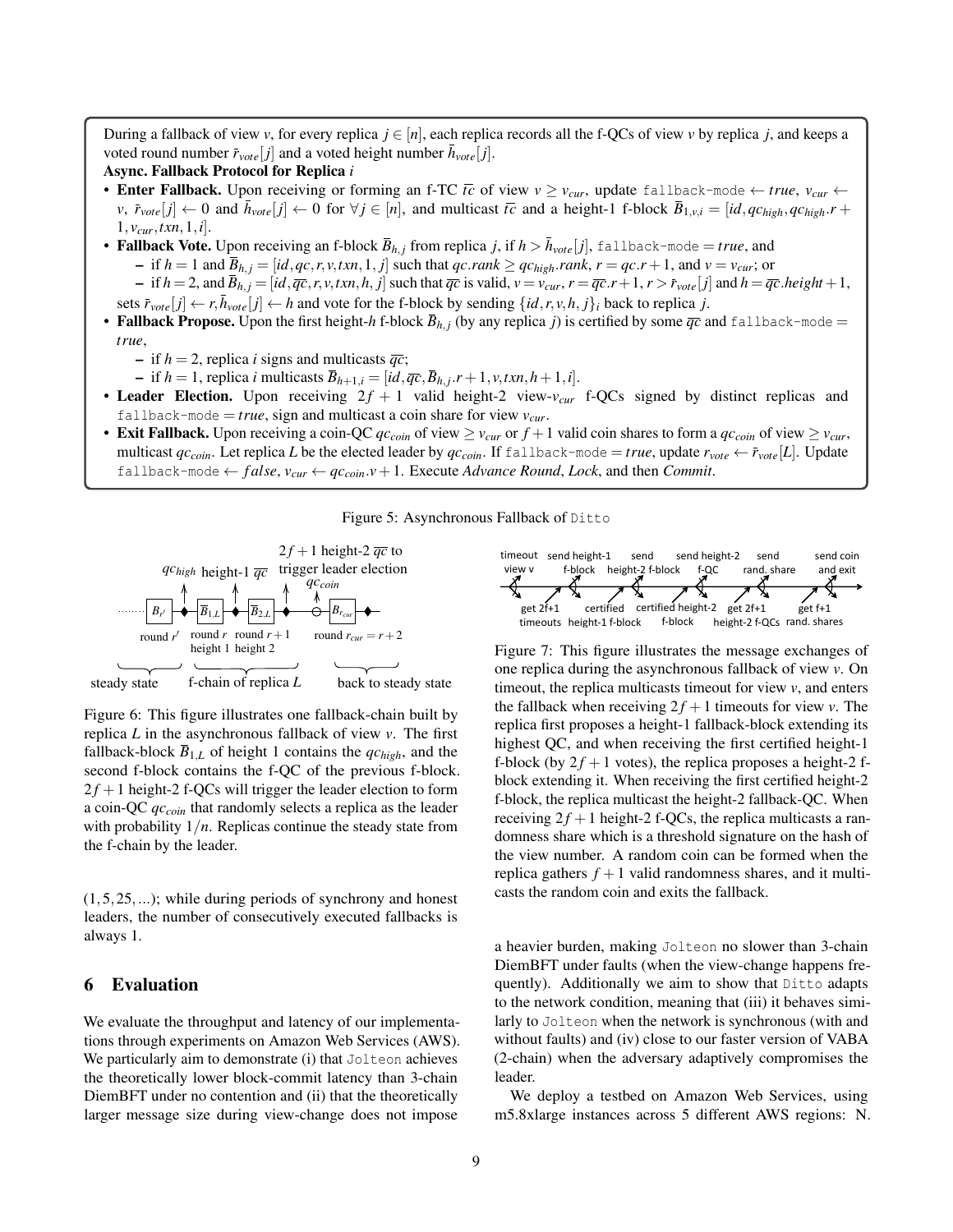<span id="page-9-0"></span>

Figure 8: Comparative block-commit latency for 3-chain DiemBFT (HotStuff) and Jolteon. WAN measurements with 10, 20, or 50 replicas. No replica faults, 500KB mempool batch size and 512B transaction size.

Virginia (us-east-1), N. California (us-west-1), Sydney (apsoutheast-2), Stockholm (eu-north-1), and Tokyo (apnortheast1). They provide 10Gbps of bandwidth, 32 virtual CPUs (16 physical core) on a 2.5GHz, Intel Xeon Platinum 8175, and 128GB memory and run Linux Ubuntu server 20.04.

We measure throughput and end-to-end latency as the performance metrics. Throughput is computed as the average number of committed transactions per second, and end-to-end latency measures the average time to commit a transaction from the moment it is submitted by the client. Compared with the block-commit latency in our theoretical analysis, end-toend latency also includes the queuing delay of the transaction when the clients' input rate is high which helps identify the capacity limit of our system.

In all our experiments, the transaction size is set to be 512 bytes and the mempool batch size is set to be 500KB. We deploy one benchmark client per node submitting transactions at a fixed rate for a duration of 5 minutes (to ensure we report steady state performance). We set the timeout to be 5 seconds for experiments with 10 and 20 nodes, and 10 seconds for 50 nodes, so that the timeout is large enough for not triggering the pacemaker of Jolteon and fallback of Ditto. In the following sections, each measurement in the graphs is the average of 3 runs, and the error bars represent one standard deviation.

#### 6.1 Evaluation of **Jolteon**

In this section, we compare Jolteon with our baseline 3 chain DiemBFT implementation in two experiments. First

in Figure [8](#page-9-0) we run both protocol with a varying system size (10, 20, 50 nodes). In order to remove any noise from the mempool, this graph does not show the end-to-end latency for clients but the time it takes for a block to be committed. As the Figure illustrated Jolteon consistently outperforms 3-chain DiemBFT by about 200 − 300ms of latency which is around one round-trip across the world and both systems scale similarly. In Figure [9](#page-10-0) this effect is less visible due to the noise of the mempool (end-to-end latency of around 2 secs), but Jolteon is still slightly faster than 3-chain DiemBFT in most experiments.

Finally, in Figure [10](#page-11-1) we run both protocols with 20 nodes and crashed 0, 1, or 3 nodes at the beginning of the experiment. This forces frequent view-changes due to the leader rotation that 3-chain DiemBFT uses in order to provide fairness. This is ideal for our experiment since we can see the overall impact of the more costly view-change slowing down Jolteon. As we can see, Jolteon again outperforms 3-chain DiemBFT in most settings due to the 2-chain commit enabling more frequent commits under faults. As a result, we can conclude that there is little reason to pay the extra round-trip of 3 chain DiemBFT in order to have a theoretically linear viewchange. After sharing our findings with the Diem Team they are currently integrating an adaptation of Jolteon for their next mainnet release.

#### 6.2 Evaluation of **Ditto**

Synchronous and fault-free executions. When all replicas are fault-free and the network is synchronous, we compare the performances of the three protocol implementations in Figure [9.](#page-10-0) As we can observe from the figure, the synchronous path performance of Ditto is very close to that of Jolteon, when the quadratic asynchronous fallback of Ditto and the quadratic pacemaker of Jolteon is not triggered. On the other hand, the performance of 2-chain VABA is worse than Jolteon and Ditto in this setting, due to its quadratic communication pattern – instead of every replica receiving the block metadata and synchronizing the transaction payload with only one leader per round in Jolteon and Ditto, in VABA every replica will receive and synchronize with  $O(n)$ leaders per round.

Crash faults. In this experiment, we run the three protocol implementations with 20 nodes and crash 1 or 3 nodes from the beginning of the execution. The throughput-latency results are summarized in Figure [10.](#page-11-1) As we can observe from the figure, 2-chain VABA has the most robust performance under faults, where the latency only slightly increases before the throughput exceeds  $30k$  tps. The reason is that by design 2-chain VABA can make progress as long as at least  $2f + 1$  nodes are honest, and crashing some of the nodes only add latency to the views when these nodes are elected as the leader of the views. The performance of 3-chain Diem-BFT and Jolteon are more fragile under faults, where the peak performance degrades to 30*k* tps with about 10 seconds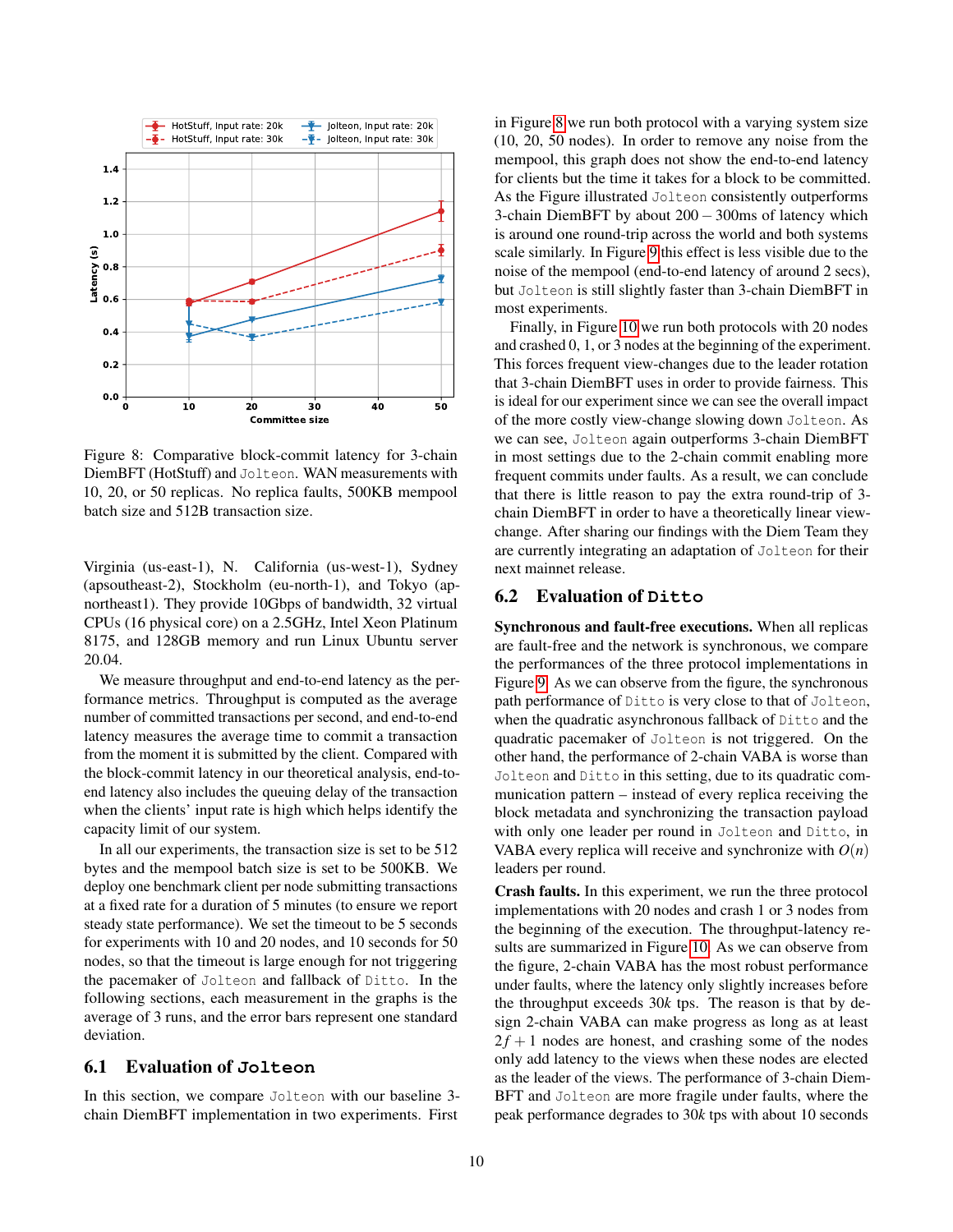<span id="page-10-0"></span>

Figure 9: Comparative throughput-latency performance for 3-chain DiemBFT (HotStuff), Jolteon, Ditto, and 2-chain VABA WAN measurements with 10, 20, or 50 replicas. No replica faults, 500KB mempool batch size and 512B transaction size.

latency under 1 fault and 10*k* tps with about 15 seconds latency under 3 faults. The reason is that whenever a round-*r* leader is faulty, replicas need to wait for two timeouts, which is 10sec since the timeout is set to be 5sec, to enter round  $r+1$  from round  $r-1$ . Ditto under faults performs better than Jolteon but worse than 2-chain VABA. Compared to 2-chain VABA, replicas in Ditto need to wait for a timeout of 5sec to enter the asynchronous fallback whenever the leader is faulty; compared to Jolteon, replicas only need to wait for one timeout (5sec) to enter the fallback, which makes progress efficiently even under faults (as the 2-chain VABA under faults suggests).

Attacks on the leaders. Figure [11](#page-12-0) presents the measurement results. When the eventual synchrony assumption does not hold, either due to DDoS attacks on the leaders or adversarial delays on the leaders' messages, 3-chain DiemBFT and Jolteon will have no liveness, i.e., the throughput of the system is always 0. The reason is that whenever a replica becomes the leader for some round, its proposal message is delayed and all other replicas will timeout for that round. On the other hand, Ditto and 2-chain VABA are robust against such adversarial delays and can make progress under asynchrony. The performance of the 2-chain VABA protocol implementation is not affected much by delaying a certain replica's proposal, as observed from the previous experiment with crashed replicas. Therefore, we use it as a baseline to compare with our Ditto protocol implementation. Our results, confirm our theoretical assumption as the asynchronous fallback performance of Ditto is very close to that of 2-chain

VABA under 10 or 20 nodes, and slightly worse than 2-chain VABA under 50 nodes. This extra latency cost is due to the few timeouts that are triggered during the exponential backoff.

Crash faults and attacks on the leaders. Figure [12](#page-12-1) presents the measurement results. The throughput of 3-chain Diem-BFT and Jolteon is again 0 under leader attacks for the same reason mentioned above. 2-chain VABA makes progress even under leader attacks, and its performance is also robust against 1 or 3 node crashes. The performance of Ditto is very close to that of 2-chain VABA, since our implementation adopts the exponential backoff mechanism for the asynchronous fallback. One interesting artifact of the exponential backoff is that, compared to the case under just crash faults and no DDoS (Figure [10\)](#page-11-1), Ditto has better performance under both crash faults and DDoS (Figure [12\)](#page-12-1). The reason is that under long periods of leader attacks, the Ditto will skip waiting for the time to expire for most of the views, and directly send timeouts and enter the fallback.

Take away. To conclude, there is little reason not to use Ditto as our experiments confirm our theoretical bounds. Ditto adapts to the network behavior and achieves almost optimal performance. The only system that sometimes outperforms Ditto is 2-chain VABA during intermittent periods of asynchrony as it does not pay the timeout cost of Ditto when deciding how to adapt. This, however, comes at a significant cost when the network is good and in our opinion legitimizes the superiority of Ditto when run over the Internet.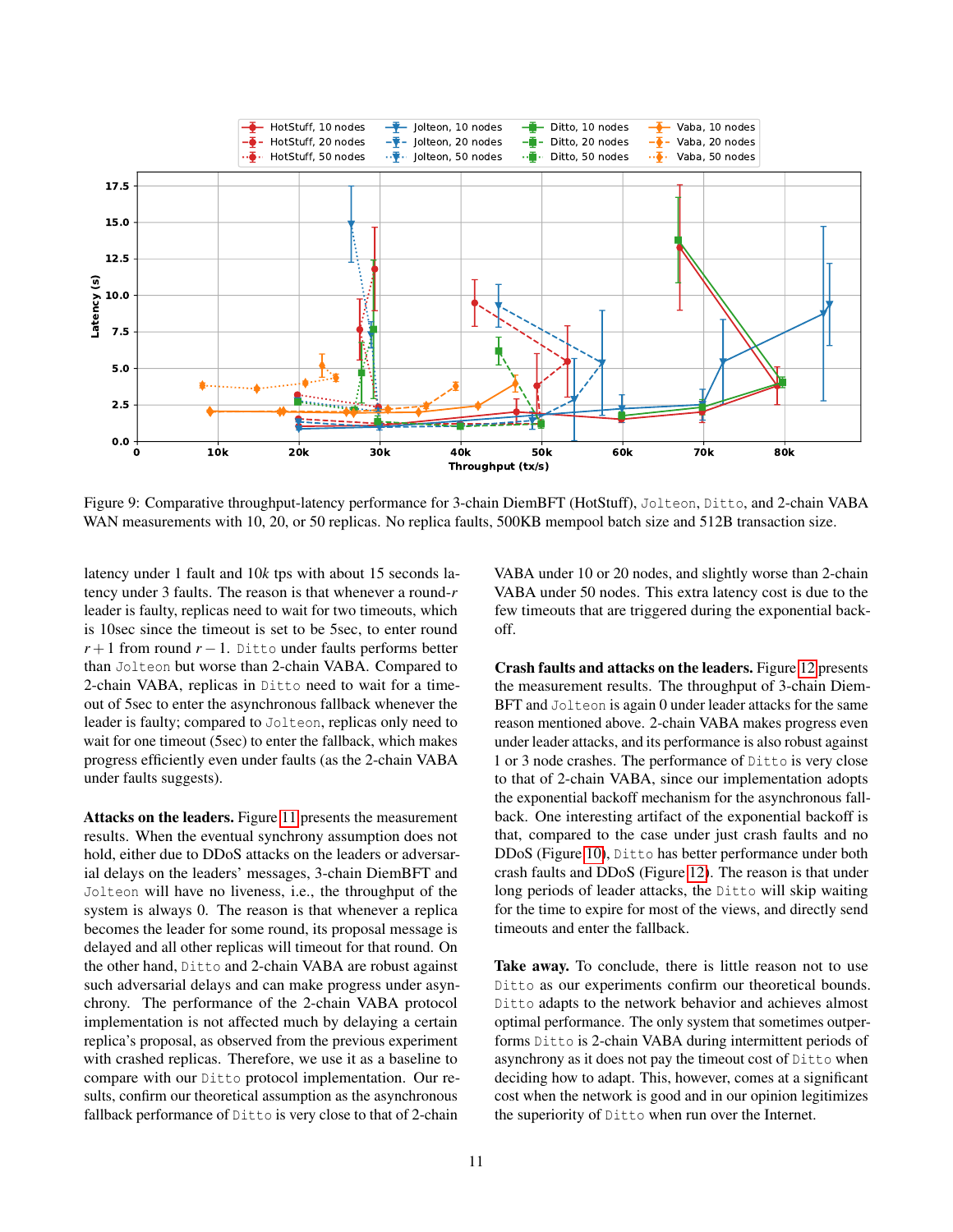<span id="page-11-1"></span>

Figure 10: Comparative throughput-latency performance for 3-chain DiemBFT (HotStuff), Jolteon, Ditto, and 2-chain VABA WAN measurements with 20 replicas. 0, 1, and 3 faults, 500KB mempool batch size and 512B transaction size.

# <span id="page-11-0"></span>7 Related Work

Eventually synchronous BFT. BFT SMR has been studied extensively in the literature. A sequence of efforts [\[5,](#page-13-11) [6,](#page-13-12) [9,](#page-13-3) [15,](#page-13-1) [19,](#page-13-0) [38\]](#page-14-0) have been made to reduce the communication cost of the BFT SMR protocols, with the state-of-the-art being HotStuff [\[38\]](#page-14-0) that has  $O(n)$  cost for decisions, a 3-chain commit latency under synchrony and honest leaders, and  $O(n^2)$ cost for view-synchronization. Jolteon presents another step forward from HotStuff as we realize the co-design of the pacemaker with the commit rules enables removing one round without sacrificing the linear happy path. Two concurrent theoretical works propose a 2-chain variation of the HotStuff as well [\[17,](#page-13-13) [31\]](#page-14-9). However, the work of Rambaud et al. [\[31\]](#page-14-9) relies on impractical cryptographic primitives to preserve a linear view-change (assuming still a quadratic pacemaker) whereas neither protocol provides a comprehensive evaluation to showcase that the extra view-change costs (which also applies in [\[17\]](#page-13-13)) does not cause significant overheads. Most importantly, both protocols fail to realize the full power of 2 chain protocols missing the fact the view-change can become robust and DDoS resilient.

Asynchronous BFT. Several recent proposals focus on improving the communication complexity and latency, including HoneyBadgerBFT [\[26\]](#page-14-10), VABA [\[2\]](#page-13-2), Dumbo-BFT [\[16\]](#page-13-14), Dumbo-MVBA [\[24\]](#page-14-1), ACE [\[35\]](#page-14-2), Aleph [\[13\]](#page-13-15), and DAG-Rider [\[18\]](#page-13-16). The state-of-the-art protocols for asynchronous SMR have  $O(n^2)$  cost per decision [\[35\]](#page-14-2), or amortized  $O(n)$ cost per decision after transaction batching [\[13,](#page-13-15) [16,](#page-13-14) [18,](#page-13-16) [24\]](#page-14-1).

BFT with optimistic and fallback paths. To the best of our knowledge, [\[22\]](#page-14-3) is the first asynchronous BFT protocol with an efficient happy path. Their asynchronous path has  $O(n^3)$ communication cost while their happy path has  $O(n^2)$  cost per decision, which was later extended [\[30\]](#page-14-4) to an amortized  $O(n)$ . A recent paper [\[34\]](#page-14-5) further improved the communication complexity of asynchronous path to  $O(n^2)$  and the cost of the happy path to  $O(n)$ . The latency of these protocols is not optimized, e.g. latency of the protocol in [\[34\]](#page-14-5) is  $O(n)$ . Moreover, these papers are theoretical in nature and far from the realm of practicality.

Finally, a concurrent work named the Bolt-Dumbo Transformer (BDT) [\[23\]](#page-14-11), proposes a BFT SMR protocol with both synchronous and asynchronous paths and provides implementation and evaluation. BDT takes the straightforward solution of composing three separate consensus protocols as black boxes. Every round starts with 1) a partially synchronous protocol (HotStuff), times-out the leader and runs 2) an Asynchronous Binary Agreement in order to move on and run 3) a fully asynchronous consensus protocol [\[16\]](#page-13-14) as a fallback. Although BDT achieves asymptotically optimal communication cost for both paths this is simply inherited by the already known to be optimal back boxes. On the theoretical side, their design is beneficial since it provides a generally composable framework, but this generality comes at a hefty practical cost. BDT has a latency cost of 7 rounds (vs 5 of Ditto) at the fast path and of 45 rounds (vs 10.5 of Ditto) at the fallback, making it questionably practical. Finally, not opening the black-boxes stopped BDT from reducing the latency of HotStuff although it also has a quadratic view-change.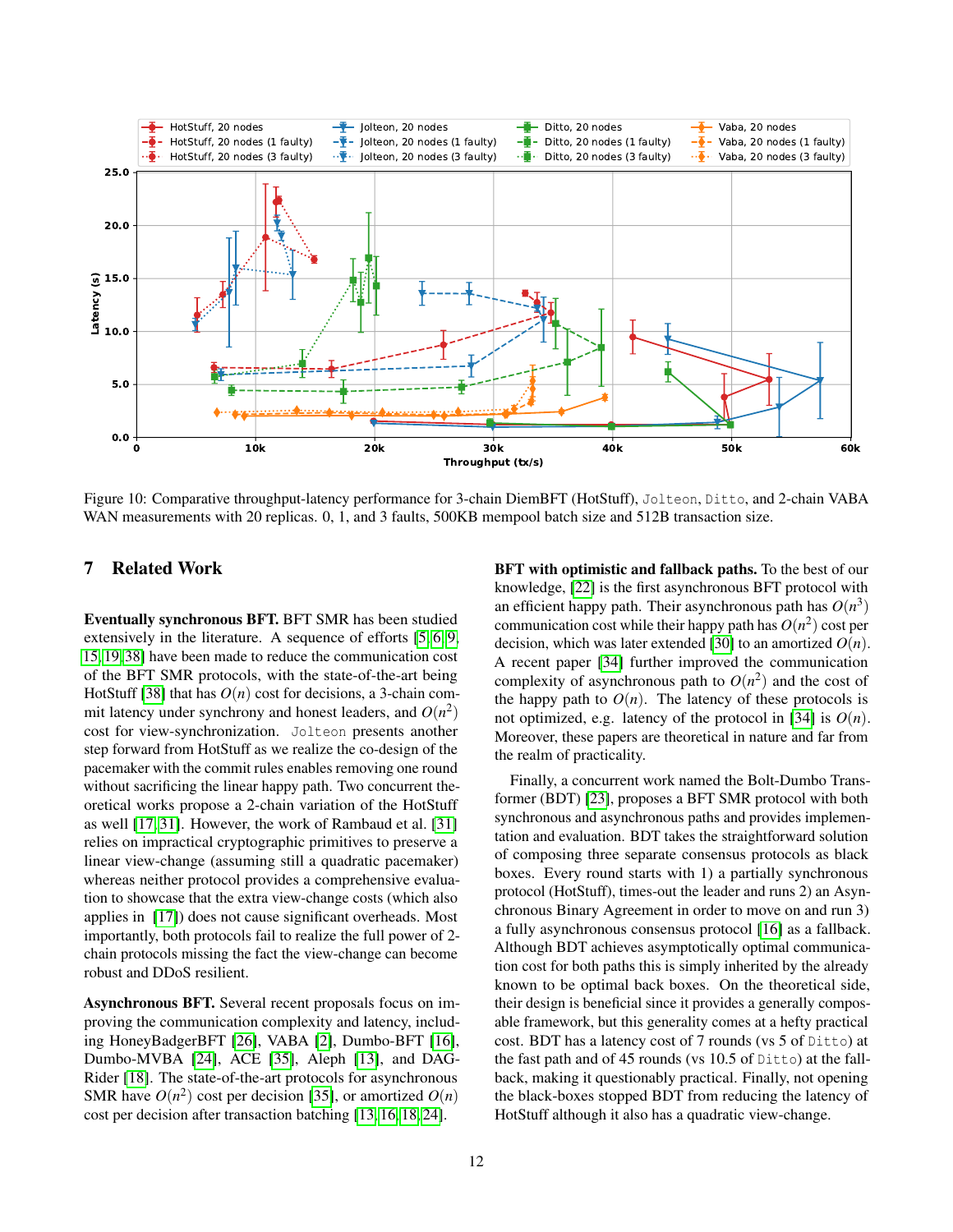<span id="page-12-0"></span>

Figure 11: Comparative throughput-latency performance for 3-chain DiemBFT (HotStuff), Jolteon, Ditto, and 2-chain VABA. WAN measurements with 10, 20, or 50 replicas. No replica faults, 500KB mempool batch size, and 512B transaction size. Leader constantly under DoS attack.

Our protocol, Ditto, has the asymptotically optimal communication cost in both the happy path and the asynchronous (fallback) path, but also good latency: in fact, due to the 2-chain design, the latency is even better than the state-ofthe-art, (3-chain) HotStuff/DiemBFT and (3-chain) VABA protocols. Ditto also inherits the efficient pipelined design of these protocols (that are deployed in practice [\[36\]](#page-14-6)). In contrast with BDT, there is no overhead associated with switching between synchronous and asynchronous paths. We provide an implementation that organically combines the different modes of operation and extensive evaluation to support our claim that Ditto enjoys the best of both worlds with practical performance.

Another related line of work on optimistic BFT protocols for other network models, including partially synchrony [\[1,](#page-13-17)[14,](#page-13-18) [21\]](#page-14-12) and synchrony [\[10,](#page-13-19)[27,](#page-14-13)[29,](#page-14-14)[33\]](#page-14-15). We leave the incorporation of an optimistic 1-chain commit path to Ditto to future work.

BFT protocols with flexible commit rules. Recently, a line of work studies and proposes BFT protocols with flexible commit rules for different clients of various beliefs on network and resilience assumptions, for the purpose of providing safety and liveness guarantees to the clients with the correct assumptions. As a comparison, our work offers multiple commit paths for replicas under synchrony and asynchrony tolerating the same resilience threshold (one-thirds) and achieves optimal communication cost for each path asymptotically.

<span id="page-12-1"></span>

Figure 12: Comparative throughput-latency performance for 3-chain DiemBFT (HotStuff), Jolteon, Ditto, and 2-chain VABA. WAN measurements with 20 replicas. 0, 1, and 3 faults, 500KB mempool batch size and 512B transaction size. Leader constantly under DoS attack.

Flexible BFT [\[25\]](#page-14-16) proposes one BFT SMR solution supporting clients with various fault and synchronicity beliefs, but the guarantees only hold for the clients with the correct assumptions. Strengthened BFT [\[37\]](#page-14-17) shows how to strong commit blocks with higher resilience guarantees for partially synchronous BFT SMR protocols. Several recent works [\[28,](#page-14-18) [32\]](#page-14-19) investigate how to checkpointing a synchronous longest chain protocol using partially synchronous BFT protocols, and offer clients with two different commit rules.

### 8 Conclusion and Future Work

We present Ditto, a practical byzantine SMR protocol that enjoys the best of both worlds: optimal communication on and off the happy path (linear and quadratic, respectively) and progress guarantees under the worst case asynchrony and DDoS attacks. As a secondary contribution, we design a 2-chain version of HotStuff, Jolteon, which leverages a quadratic view-change mechanism to reduce the latency of the standard 3-chain HotStuff. We implement and experimentally evaluate all our systems to validate our theoretical analysis.

An interesting future work would be to incorporate an optimistic 1-chain commit path in our Jolteon and Ditto, which can further improve the latency performance of our systems when there are no faults.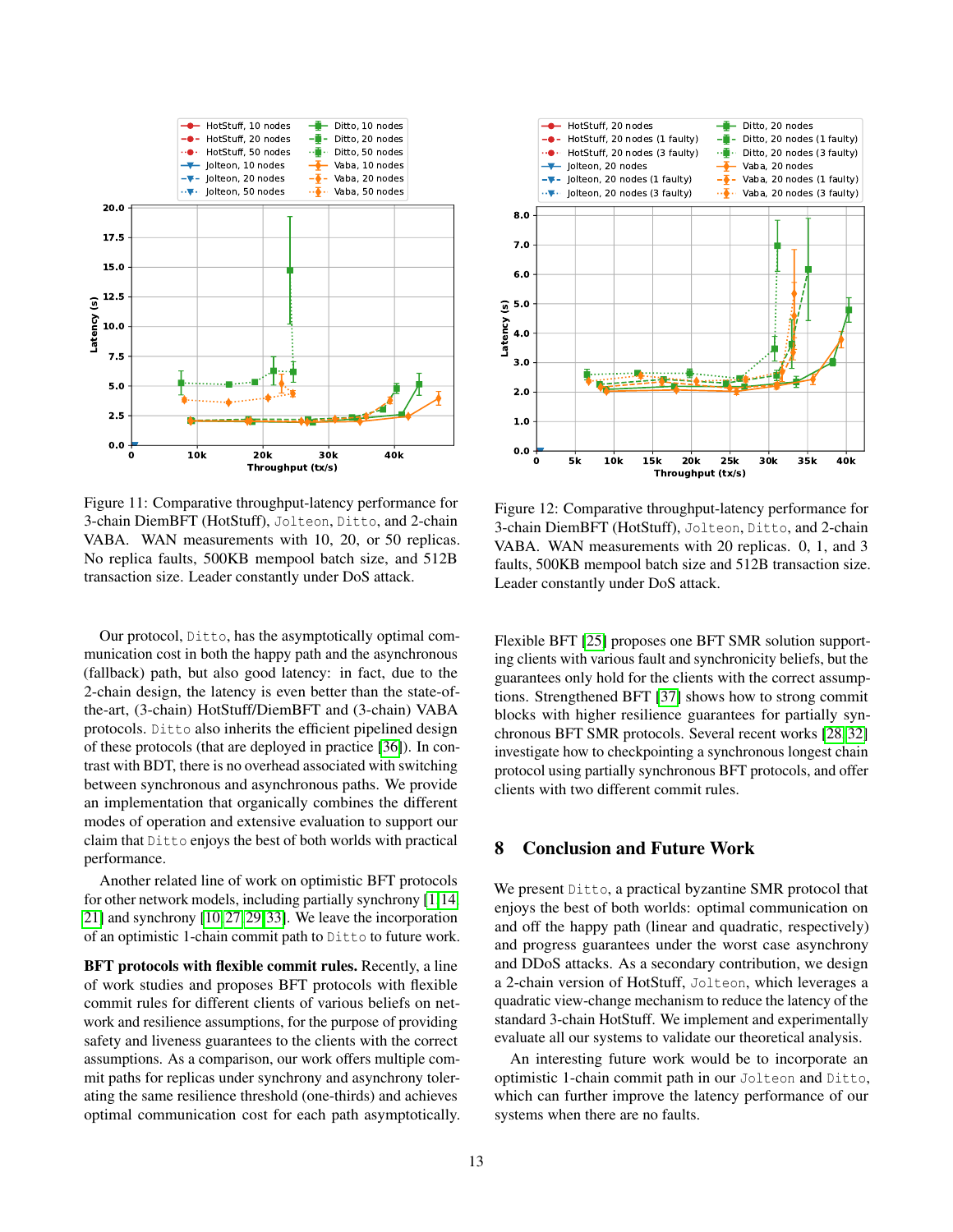### Acknowledgments

This work is supported by the Novi team at Facebook. We also thank the Novi Research and Engineering teams for valuable feedback, and in particular Mathieu Baudet, Andrey Chursin, George Danezis, Zekun Li, and Dahlia Malkhi for discussions that shaped this work.

# References

- <span id="page-13-17"></span>[1] Michael Abd-El-Malek, Gregory R Ganger, Garth R Goodson, Michael K Reiter, and Jay J Wylie. Faultscalable byzantine fault-tolerant services. In *Proceedings of the twentieth ACM Symposium on Operating Systems Principles (SOSP)*, pages 59–74, 2005.
- <span id="page-13-2"></span>[2] Ittai Abraham, Dahlia Malkhi, and Alexander Spiegelman. Asymptotically optimal validated asynchronous byzantine agreement. In *Proceedings of the 2019 ACM Symposium on Principles of Distributed Computing (PODC)*, pages 337–346, 2019.
- <span id="page-13-10"></span>[3] Salem Alqahtani and Murat Demirbas. Bottlenecks in blockchain consensus protocols. *arXiv preprint arXiv:2103.04234*, 2021.
- <span id="page-13-5"></span>[4] Erica Blum, Jonathan Katz, and Julian Loss. Networkagnostic state machine replication. *arXiv preprint arXiv:2002.03437*, 2020.
- <span id="page-13-11"></span>[5] Ethan Buchman, Jae Kwon, and Zarko Milosevic. The latest gossip on bft consensus. *arXiv preprint arXiv:1807.04938*, 2018.
- <span id="page-13-12"></span>[6] Vitalik Buterin and Virgil Griffith. Casper the friendly finality gadget. *arXiv preprint arXiv:1710.09437*, 2017.
- <span id="page-13-9"></span>[7] Christian Cachin, Klaus Kursawe, Frank Petzold, and Victor Shoup. Secure and efficient asynchronous broadcast protocols. In *Annual International Cryptology Conference*, pages 524–541. Springer, 2001.
- <span id="page-13-8"></span>[8] Christian Cachin, Klaus Kursawe, and Victor Shoup. Random oracles in constantinople: Practical asynchronous byzantine agreement using cryptography. *Journal of Cryptology*, 18(3):219–246, 2005.
- <span id="page-13-3"></span>[9] Miguel Castro and Barbara Liskov. Practical byzantine fault tolerance. In *Proceedings of the third symposium on Operating Systems Design and Implementation (NSDI)*, pages 173–186. USENIX Association, 1999.
- <span id="page-13-19"></span>[10] T-H. Hubert Chan, Rafael Pass, and Elaine Shi. Pili: An extremely simple synchronous blockchain. Cryptology ePrint Archive, Report 2018/980, 2018.
- <span id="page-13-4"></span>[11] Cynthia Dwork, Nancy Lynch, and Larry Stockmeyer. Consensus in the presence of partial synchrony. *Journal of the ACM (JACM)*, 35(2):288–323, 1988.
- <span id="page-13-7"></span>[12] Michael J Fischer, Nancy A Lynch, and Michael S Paterson. Impossibility of distributed consensus with one faulty process. *Journal of the ACM (JACM)*, 32(2):374– 382, 1985.
- <span id="page-13-15"></span>[13] Adam Gagol, Damian Leśniak, Damian Straszak, and Michał Świętek. Aleph: Efficient atomic broadcast in asynchronous networks with byzantine nodes. In *Proceedings of the 1st ACM Conference on Advances in Financial Technologies (AFT)*, pages 214–228, 2019.
- <span id="page-13-18"></span>[14] Rachid Guerraoui, Nikola Knežević, Vivien Quéma, and Marko Vukolić. The next 700 bft protocols. In *Proceedings of the 5th European Conference on Computer Systems (EuroSys)*, pages 363–376, 2010.
- <span id="page-13-1"></span>[15] Guy Golan Gueta, Ittai Abraham, Shelly Grossman, Dahlia Malkhi, Benny Pinkas, Michael Reiter, Dragos-Adrian Seredinschi, Orr Tamir, and Alin Tomescu. Sbft: a scalable and decentralized trust infrastructure. In *2019 49th Annual IEEE/IFIP international conference on dependable systems and networks (DSN)*, pages 568– 580. IEEE, 2019.
- <span id="page-13-14"></span>[16] Bingyong Guo, Zhenliang Lu, Qiang Tang, Jing Xu, and Zhenfeng Zhang. Dumbo: Faster asynchronous bft protocols. In *Proceedings of the 2020 ACM SIGSAC Conference on Computer and Communications Security*, pages 803–818, 2020.
- <span id="page-13-13"></span>[17] Mohammad M Jalalzai, Jianyu Niu, Chen Feng, and Fangyu Gai. Fast-hotstuff: A fast and resilient hotstuff protocol. *arXiv preprint arXiv:2010.11454*, 2020.
- <span id="page-13-16"></span>[18] Idit Keidar, Eleftherios Kokoris-Kogias, Oded Naor, and Alexander Spiegelman. All you need is dag. In *Proceedings of the 2021 ACM Symposium on Principles of Distributed Computing (PODC)*, 2021.
- <span id="page-13-0"></span>[19] Eleftherios Kokoris Kogias, Philipp Jovanovic, Nicolas Gailly, Ismail Khoffi, Linus Gasser, and Bryan Ford. Enhancing bitcoin security and performance with strong consistency via collective signing. In *25th Usenix Security Symposium (Usenix Security 16)*, pages 279–296, 2016.
- <span id="page-13-6"></span>[20] Eleftherios Kokoris Kogias, Dahlia Malkhi, and Alexander Spiegelman. Asynchronous distributed key generation for computationally-secure randomness, consensus, and threshold signatures. In *Proceedings of the 2020 ACM SIGSAC Conference on Computer and Communications Security*, pages 1751–1767, 2020.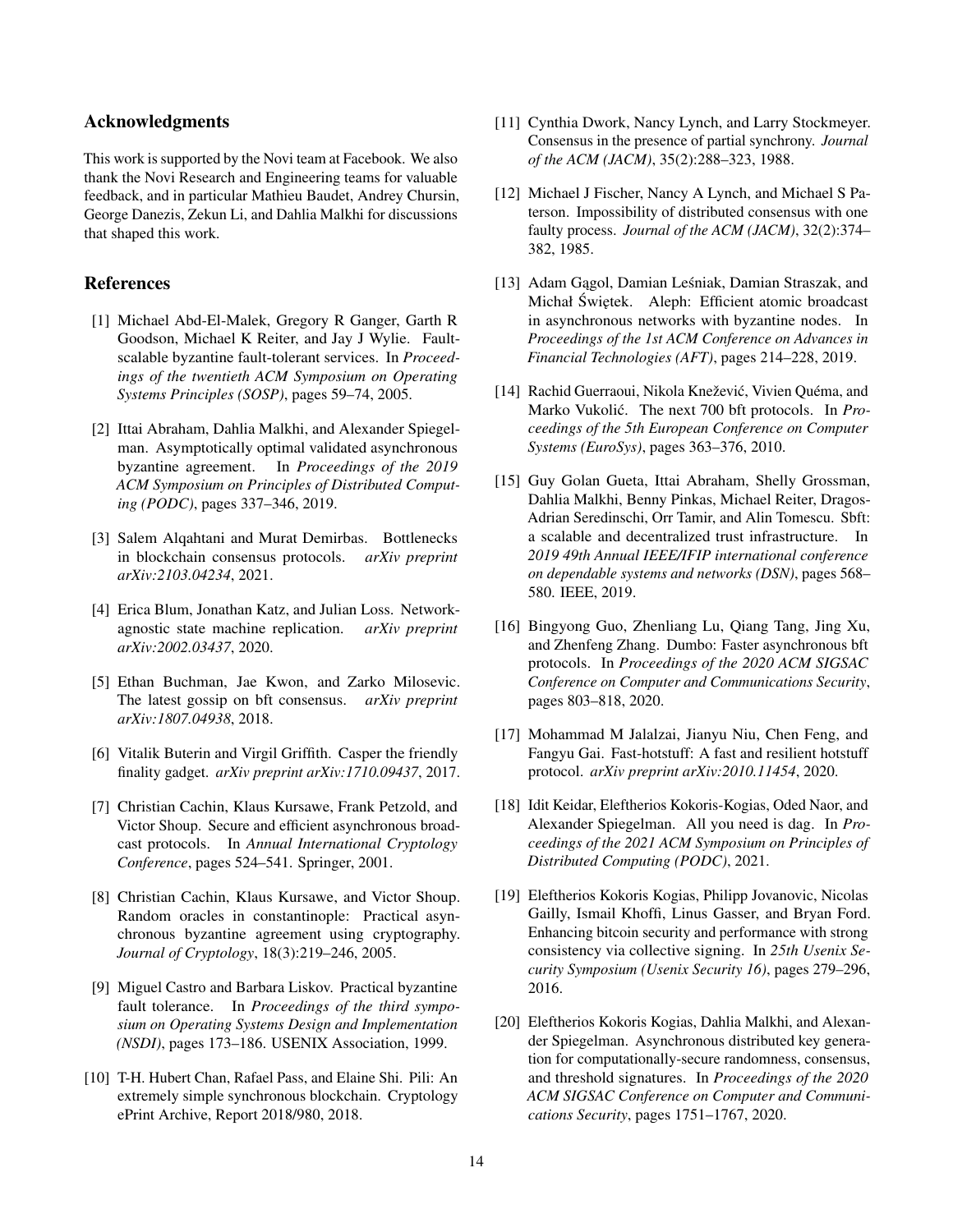- <span id="page-14-12"></span>[21] Ramakrishna Kotla, Lorenzo Alvisi, Mike Dahlin, Allen Clement, and Edmund Wong. Zyzzyva: speculative byzantine fault tolerance. In *Proceedings of twentyfirst ACM Symposium on Operating Systems Principles (SOSP)*, pages 45–58, 2007.
- <span id="page-14-3"></span>[22] Klaus Kursawe and Victor Shoup. Optimistic asynchronous atomic broadcast. In *International Colloquium on Automata, Languages, and Programming (ICALP)*, pages 204–215. Springer, 2005.
- <span id="page-14-11"></span>[23] Yuan Lu, Zhenliang Lu, and Qiang Tang. Boltdumbo transformer: Asynchronous consensus as fast as pipelined bft. *arXiv preprint arXiv:2103.09425*, 2021.
- <span id="page-14-1"></span>[24] Yuan Lu, Zhenliang Lu, Qiang Tang, and Guiling Wang. Dumbo-mvba: Optimal multi-valued validated asynchronous byzantine agreement, revisited. In *Proceedings of the 39th Symposium on Principles of Distributed Computing*, pages 129–138, 2020.
- <span id="page-14-16"></span>[25] Dahlia Malkhi, Kartik Nayak, and Ling Ren. Flexible byzantine fault tolerance. In *Proceedings of the 2019 ACM Conference on Computer and Communications Security (CCS)*, pages 1041–1053, 2019.
- <span id="page-14-10"></span>[26] Andrew Miller, Yu Xia, Kyle Croman, Elaine Shi, and Dawn Song. The honey badger of bft protocols. In *Proceedings of the 2016 ACM SIGSAC Conference on Computer and Communications Security (CCS)*, pages 31–42, 2016.
- <span id="page-14-13"></span>[27] Atsuki Momose, Jason Paul Cruz, and Yuichi Kaji. Hybrid-bft: Optimistically responsive synchronous consensus with optimal latency or resilience. Cryptology ePrint Archive, Report 2020/406, 2020.
- <span id="page-14-18"></span>[28] Joachim Neu, Ertem Nusret Tas, and David Tse. Ebband-flow protocols: A resolution of the availabilityfinality dilemma. *arXiv preprint arXiv:2009.04987*, 2020.
- <span id="page-14-14"></span>[29] Rafael Pass and Elaine Shi. Thunderella: Blockchains with optimistic instant confirmation. In *Annual International Conference on the Theory and Applications of Cryptographic Techniques*, pages 3–33. Springer, 2018.
- <span id="page-14-4"></span>[30] HariGovind V Ramasamy and Christian Cachin. Parsimonious asynchronous byzantine-fault-tolerant atomic broadcast. In *International Conference On Principles Of Distributed Systems*, pages 88–102. Springer, 2005.
- <span id="page-14-9"></span>[31] Matthieu Rambaud. Malicious security comes for free in consensus with leaders. *IACR Cryptol. ePrint Arch.*, 2020:1480, 2020.
- <span id="page-14-19"></span>[32] Suryanarayana Sankagiri, Xuechao Wang, Sreeram Kannan, and Pramod Viswanath. Blockchain cap theorem

allows user-dependent adaptivity and finality. *arXiv preprint arXiv:2010.13711*, 2020.

- <span id="page-14-15"></span>[33] Nibesh Shrestha, Ittai Abraham, Ling Ren, and Kartik Nayak. On the optimality of optimistic responsiveness. In *Proceedings of the 2020 ACM SIGSAC Conference on Computer and Communications Security (CCS)*, page 839–857, 2020.
- <span id="page-14-5"></span>[34] Alexander Spiegelman. In search for a linear byzantine agreement. *arXiv preprint arXiv:2002.06993*, 2020.
- <span id="page-14-2"></span>[35] Alexander Spiegelman and Arik Rinberg. Ace: Abstract consensus encapsulation for liveness boosting of state machine replication. In *23rd International Conference on Principles of Distributed Systems (OPODIS)*, 2020.
- <span id="page-14-6"></span>[36] The LibraBFT Team. State machine replication in the libra blockchain, 2020. [https://developers.libra.](https://developers.libra.org/docs/state-machine-replication-paper) [org/docs/state-machine-replication-paper](https://developers.libra.org/docs/state-machine-replication-paper).
- <span id="page-14-17"></span>[37] Zhuolun Xiang, Dahlia Malkhi, Kartik Nayak, and Ling Ren. Strengthened fault tolerance in byzantine fault tolerant replication. In *The 41st IEEE International Conference on Distributed Computing Systems (ICDCS)*, 2021.
- <span id="page-14-0"></span>[38] Maofan Yin, Dahlia Malkhi, Michael K Reiter, Guy Golan Gueta, and Ittai Abraham. Hotstuff: Bft consensus with linearity and responsiveness. In *Proceedings of the 2019 ACM Symposium on Principles of Distributed Computing (PODC)*, pages 347–356, 2019.
- <span id="page-14-8"></span>[39] Jiashuo Zhang, Jianbo Gao, Zhenhao Wu, Wentian Yan, Qize Wu, Qingshan Li, and Zhong Chen. Performance analysis of the libra blockchain: An experimental study. *CoRR*, abs/1912.05241, 2019.

# <span id="page-14-7"></span>A Correctness of **Jolteon**

# A.1 Safety

We begin by formalizing some notation.

- We call a block byzantine (honest) if it was proposed by a byzantine (honest) replica.
- We say that a block *B* is *certified* if a quorum certificate *QC<sup>B</sup>* exists.
- $B_i \longleftarrow QC_i \longleftarrow B_{i+1}$  means that the block  $B_i$  is certified by the quorum certificate  $QC_i$  which is contained in the block  $B_{i+1}$ .
- <span id="page-14-20"></span>•  $B_i \leftarrow A^* B_j$  means that the block  $B_j$  *extends* the block *B*<sup>*i*</sup>. That is, there is exists a sequence *B*<sup>*i*</sup> ←−  $QC$ <sup>*i*</sup> ←−  $B_{i+1} \leftarrow QC_{i+1} \cdots \leftarrow QC_{i-1} \leftarrow B_i$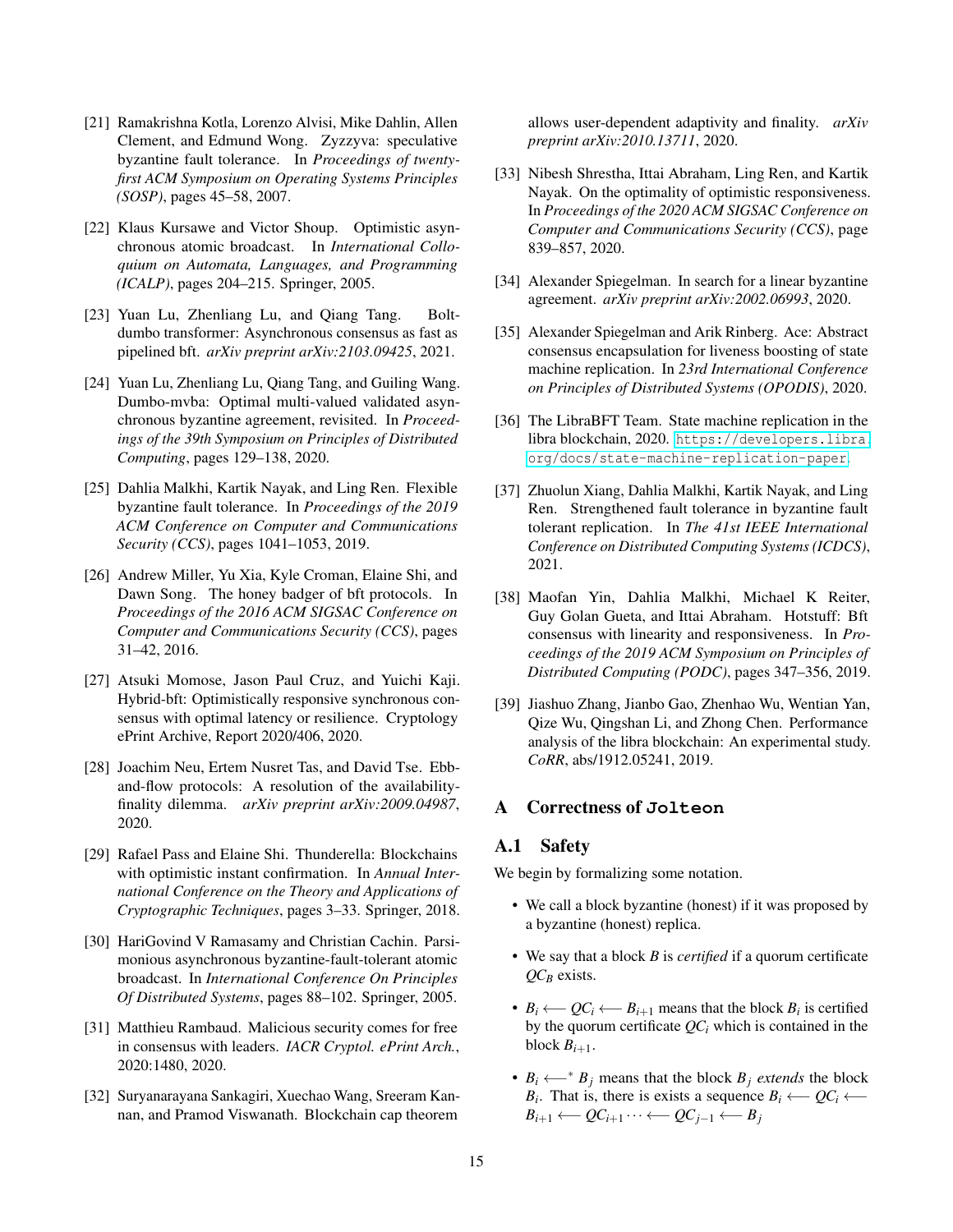Definition 1 (Global direct-commit). *We say that a block B* is globally direct-committed *if*  $f + 1$  *honest replicas each successfully perform the Vote step on block B* <sup>0</sup> *proposal in round B*.*r* +1*, such that B* 0 .*qc certifies B. These Vote calls invoke* Lock, setting  $qc_{high} \leftarrow B'.qc$ , and return  $f + 1$  matching votes *(that could be used to form a*  $QC_{B}$  *with f other matching votes).*

<span id="page-15-3"></span>Lemma 1. *If an honest replica successfully performs the Commit step on block B then B is globally direct-committed.*

*Proof.* By the **Commit** condition, there exists a chain *B* ←−  $QC_B \longleftarrow B' \longleftarrow QC_{B'}$  with  $B'.r = B.r + 1$ . The existence of  $QC_{B'}$  implies that  $f + 1$  honest replicas did **Vote** for *B'*.

The next lemma follows from the voting rules and the definition of global direct commit.

<span id="page-15-1"></span>Lemma 2. *If a block B is globally direct-committed then any higher-round TC contains qchigh of round at least B*.*r.*

*Proof.* By Definition [1,](#page-14-20)  $f + 1$  honest replicas execute the **lock** step in round  $B.r + 1$  and set  $qc_{high}$  to  $B'.qc$  that certifies  $B$ (so  $B'$ .*qc*.*r* = *B*.*r*, *B*<sup> $\prime$ </sup> is the block proposed in round *B*.*r* + 1). None of these honest replicas may have previously timed out in round  $B.r + 1$ , and timing out stops voting in a round (but the replicas voted for  $B'$ ).

Since *qchigh* is never decreased, a timeout message prepared by any of the above  $f + 1$  honest replicas in rounds  $> B.r$ contains a high qc of round at least *B*.*r*. By quorum intersection, timeout messages used to prepare the TC in any round  $> B.r$  contain a message from one of these honest replicas, completing the argument.  $\Box$ 

Due to quorum intersection, we have

<span id="page-15-0"></span>Observation 1. *If a block is certified in a round, no other block can gather*  $f + 1$  *honest votes in the same round. Hence, at most one block is certified in each round.*

We can now prove the key lemma

<span id="page-15-2"></span>**Lemma 3.** For every certified block B' s.t.  $B'.r \geq B.r$  such *that B is globally direct-committed,*  $B \leftarrow A^* B'.$ 

*Proof.* By Observation [1,](#page-15-0)  $B \leftarrow A^* B'$  for every *B*<sup>*'*</sup> s.t. *B'.r* = *B*.*r*.

We now prove the lemma by induction on the round numbers  $r' > B.r$ .

**Base case:** Let  $r' = B.r + 1$ . *B* is globally direct-committed, so by Definition [1,](#page-14-20) there are  $f + 1$  honest replicas that prepare votes in round  $r' = B.r + 1$  on some block  $B_{r+1}$  such that *B* ←  $QC_B$  ← *B*<sub>*r*+1</sub>. By Observation [1,](#page-15-0) only *B*<sub>*r*+1</sub> can be certified in round  $r'$ .

Step: We assume the Lemma holds up to round  $r' - 1 > B.r$ and prove that it also holds for  $r'$ . If no block is certified at round  $r'$ , then the induction step holds vacuously. Otherwise,

let *B*<sup> $\prime$ </sup> be a block certified in round *r*<sup> $\prime$ </sup> and let  $QC_{B'}$  be its certificate. *B* is globally direct-committed, so by Definition [1,](#page-14-20) there are  $f + 1$  honest replicas that have locked high qc in round  $B.r + 1$ . One of these replicas, *v*, must also have prepared a vote that is included in  $QC_{B'}$  (as QC formation requires  $2f + 1$ votes and there are  $3f + 1$  total replicas).

Let  $B'' \longleftarrow QC_{B''} \longleftarrow B'$  and denote  $r'' = B'' \cdot r = QC_{B''} \cdot r$ . There are two cases to consider,  $r'' \ge r$  and  $r'' < r$ . In the first case, by the induction assumption for round  $r''$ ,  $B \leftarrow^* B''$ and we are done.

In the second case,  $r'' < r < r'$  (the right inequality is by the induction step), i.e., the rounds for  $B''$  and  $B'$  are not consecutive. Hence, *B*<sup> $\prime$ </sup> must contain a TC for round  $r' - 1$ . By Lemma [2,](#page-15-1) this TC contains a  $qc_{high}$  with round  $\geq r$ .

Consider a successful call by an honest replica to vote for  $B'$ . The only way to satisfy the predicate to vote is to satisfy (2), which implies  $B''$ . $r \geq qc_{high}.r \geq B.r$ , which is a contradiction to  $r'' < r$ .  $\Box$ 

As a corollary of Lemma [3](#page-15-2) and the fact that every globally direct-committed block is certified, we have

<span id="page-15-4"></span>Theorem 2. *For every two globally direct-committed blocks B*,*B*<sup>*'*</sup>, *either B* ←−<sup>∗</sup> *B' or B'* ←−<sup>∗</sup> *B*.

Let's call a successful invocation of the Commit step by a replica a local direct-commit. For every locally committed block, there is a locally direct-committed block that extends it, and due to Lemma [1,](#page-15-3) also a globally direct-committed block that extends it. Each globally committed block defines a unique prefix to the genesis block, so Theorem [2](#page-15-4) applies to all committed blocks. Hence all honest replicas commit the same block at each position in the blockchain.

Furthermore, since all honest replicas commit the transactions in one block following the same order, honest replicas do not commit different transactions at the same log position.

#### A.2 Liveness

<span id="page-15-5"></span>Lemma 4. *When an honest replica in round* < *r receives a proposal for round r from another honest replica, it enters round r.*

*Proof.* Recall that a well-formed proposal sent by an honest replica contains either a TC or QC of round  $r - 1$ . When an honest replica receives such a proposal message, it will advance the round and enter round *r*.  $\Box$ 

<span id="page-15-6"></span>Lemma 5. *If the round timeouts and message delays between honest replicas are finite, then all honest replicas keep entering increasing rounds.*

*Proof.* Suppose all honest replicas are in round *r* or above, and let *v* be an honest replica in round *r*.

We first prove that some honest replica enters round  $r + 1$ . If all  $2f + 1$  honest replicas time out in round *r*, then *v* will eventually receive  $2f + 1$  timeout messages, form a TC and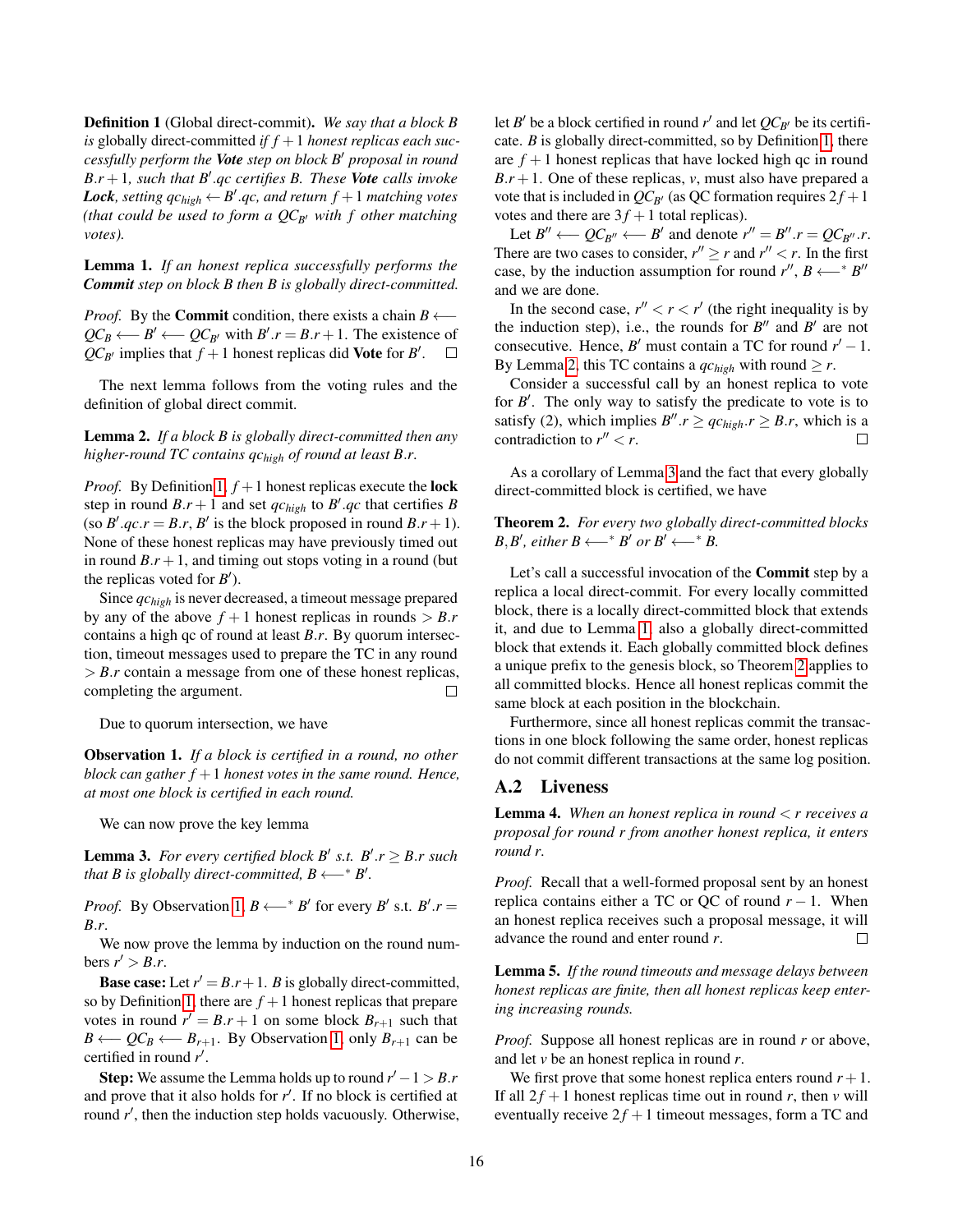enter round  $r + 1$ . Otherwise, at least one honest replica,  $v'$ not having sent a timeout message for round *r* – enters round  $r + 1$ . For this,  $v'$  must have observed *qc* of round *r* and updated its *qchigh* accordingly.

Since *qchigh* is never decreased and included in timeout messages, if  $v'$  times out in any round  $>r$ , then its timeout message will trigger *v* to enter a round higher than *r*. Otherwise,  $v'$  must observe a QC in all rounds  $> r$ . In this case, an honest leader sends a proposal in some round  $>r$ . That proposal will eventually be delivered to *v*, triggering it to enter a higher round by Lemma [4.](#page-15-5)  $\Box$ 

In an eventually synchronous setting, the system becomes synchronous after the the global stabilisation time (GST). We assume a known upper bound ∆ on message transmission delays among honest replicas (practically, a back-off mechanism can be used to estimate  $\Delta$ ) and let 4 $\Delta$  be the local timeout threshold for all honest replicas in all rounds.

Rounds are consecutive, advanced by quorum or timeout certificates, and honest replicas wait for proposals in each round. We first show that honest replicas that receive a proposal without the round timer expiring accept the proposal, allowing the quorum of honest replicas to drive the system progress.

<span id="page-16-1"></span>Lemma 6. *Let r be a round such that no QC has yet been formed for it and in which no honest replica has timed out. When an honest replica v receives a proposal of an honest leader of round r, v will vote for the proposal.*

*Proof.* The predicate in the Vote step for a proposal with block *B* in round *r* checks that (1) round numbers are monotonically increasing, and (2a) either the block extends the QC of the previous round  $(B.qc.r+1=r)$ , or (2b) the round of extended qc  $(B.qc.r)$  isn't less than the maximum high qc round in the TC of the previous round.

For (1), by assumption none of the  $2f + 1$  honest replicas have timed out, so no TC could have been formed for round *r*. Also by assumption, no QC has been formed. Hence, no honest replica may have entered or voted in a round larger than *r*. Round *r* has an honest leader, so when a honest replica executes Vote step the round *r* proposal, it does so for the first time and with the largest voting round.

For (2), we consider two cases. If  $B \cdot tc = \perp$ , then by wellformedness of honest leader's proposal, the *B*.*qc* it extends must have round number  $r - 1$ , rounds are consecutive, and condition (a) holds.

If *B.tc* is not empty, then it is a TC for round  $r - 1$ , formed based on  $2f + 1$  timeout messages. In this case, *B.qc.r*  $\geq$  max $\{qc_{high} \cdot r \mid qc_{high} \in B.tc\}$  predicate determines whether the replica votes for the proposal. Since the leader is honest, *B*.*qc* is the *qchigh* of the leader when the proposal was generated. The predicate holds as the honest leader updates the *qchigh* to have round at least as large as the *qchigh* of each timeout messages it receives (separately or within a forwarded TC).  $\Box$ 

We now show a strong synchronization for rounds with honest leaders.

<span id="page-16-0"></span>Lemma 7. *Let r be a round after GST with an honest leader. Within a time period of* 2∆ *from the first honest replica entering round r, all honest replicas receive the proposal from the honest leader.*

*Proof.* When the first honest replica enters round *r*, if it is not the leader, it must have formed a TC for round  $r - 1$ . Let *v* be the honest leader of round *r*. Since honest replicas forward TC to the leader of the next round, *v* will receive the TC and advance to round  $r$  within  $\Delta$  time of the first honest replica entering round *r*.

Upon entering round *r*, *v* multicasts a proposal, which is delivered within  $\Delta$  time to all honest replicas. П

Liveness follows from the following

Theorem 3. *Let r be a round after GST. Every honest replica eventually locally commits some block B with B*.*r* > *r.*

*Proof.* Since the leaders are determined by round-robin and the number of byzantine replicas is bounded by  $f$ , we can find round  $r' > r$  such that rounds  $r', r' + 1, r' + 2$  all have honest leaders.

By Lemma [5](#page-15-6) honest nodes enter increasing rounds indefinitely. Due to Lemma [7,](#page-16-0) all honest replicas receive round *r*<sup>'</sup> proposal with block *B* from the leader within 2∆ time of starting their round  $r'$  timer (by Lemma [4](#page-15-5) triggering ones that haven't yet entered round  $r'$  to do so). By Lemma [6,](#page-16-1) honest replicas accept the proposal and vote for it. Within time  $\Delta$  their votes are delivered to the leader of round  $r' + 1$ , who forms a QC extending *B* and sends a proposal with a block  $B_{r'+1}$ . This proposal will be received by honest replicas within another ∆ time, by Lemma [4](#page-15-5) triggering them to enter round  $r' + 1$  before the local timer of  $4\Delta$  for round  $r'$  expires.

By Lemma [6,](#page-16-1) every honest replica accepts the proposal, prepares a vote and sends it to round  $r' + 2$  leader, who is also honest. At this point, since  $f + 1$  honest replicas voted for *B*, by Definition [1,](#page-14-20) *B* is globally direct-committed.

Continuing the argument, the honest leader of round  $r' + 2$ receives the votes to form the round  $r' + 1$  QC after at most 5∆ time of the first honest validator entering round *r'*. It then prepares and sends round  $r' + 2$  proposal that extends  $QC_{B_{r'+1}}$ . After at most another  $\Delta$  time all honest replicas receive this proposal, leading them to enter round  $r' + 2$  (before local timer for round  $r' + 1$  expires<sup>[11](#page-16-2)</sup>) and locally direct-commit *B*.  $\Box$ 

Since we assume that each client transaction will be repeatedly proposed by honest replicas until it is committed (see Section [2\)](#page-1-1), eventually each client transaction will be committed by all honest replicas.

<span id="page-16-2"></span><sup>&</sup>lt;sup>11</sup> Analogous to round *r'*. Moreover, as the round  $r' + 1$  leader enters the round first, no replica spends more than  $3\Delta$  time in round  $r' + 1$ .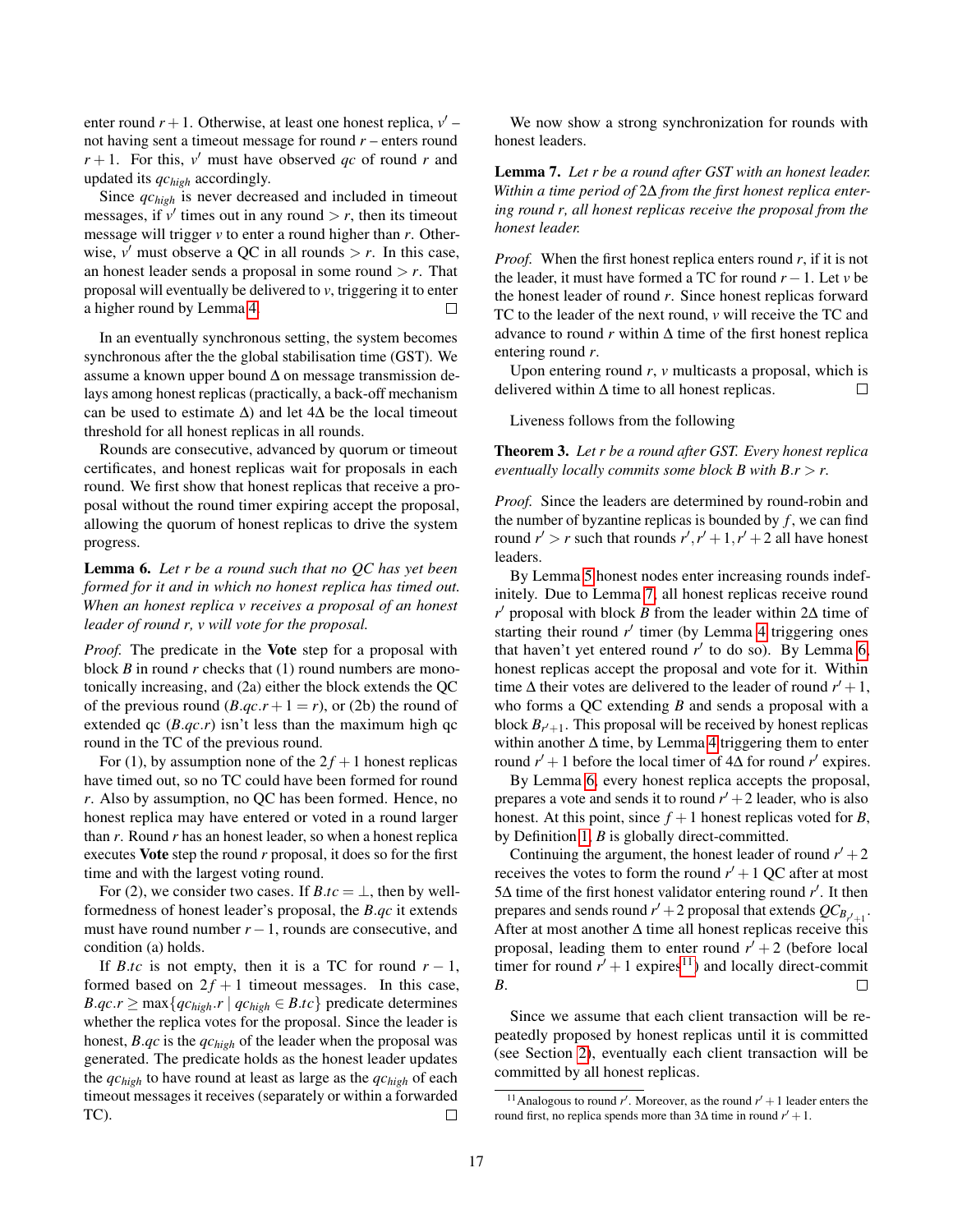# <span id="page-17-0"></span>B Correctness of **Ditto**

Recall that we say a fallback-block  $\overline{B}$  of view *v* by replica *i* is endorsed, if *B* is certified and there exists a coin-QC of view *v* that elects replica *i* as the leader.

We say a replica is in the Steady State of view *v*, if it has fallback-mode =  $false$  and  $v_{cur} = v$ ; otherwise if fallback-mode = *true* and  $v_{\text{cur}} = v$ , we say the replica is in the asynchronous fallback of view *v*.

We use  $C(B)$  to denote the set of replicas who provide votes for the QC or f-QC for *B*.

If a block or f-block *B* is an ancestor of another block or f-block  $B'$  due to a chain of QCs or endorsed f-QCs, we say *B*<sup> $\prime$ </sup> extends *B*. A block or f-block also extends itself.

<span id="page-17-2"></span>Lemma 8. Let  $B$ ,  $B'$  both be endorsed f-blocks of the same *view, or both be certified blocks of the same view. If the round number of B equals the round number of B', then*  $B = B'$ *.* 

*Proof.* Suppose on the contrary that  $B \neq B'$ . Let *r* be the round number of  $B, B'$ .

Suppose that  $B$ , $B'$  both are certified blocks of the same view. Since  $n = 3f + 1$  and  $|C(B)| = |C(B')| = 2f + 1$ , by quorum intersection,  $C(B) \cap C(B')$  contains at least one honest replica  $h$  who voted for both  $B$  and  $B'$ . Without loss of generality, suppose that *h* voted for *B* first. According to the Vote step, *h* updates its  $r_{\text{vote}} = r$  and will only vote for blocks with round number > *rvote* in the same view. Therefore *h* will not vote for  $B'$ , thus  $B'$  cannot be certified, contradiction.

Suppose that  $B$ ,  $B'$  both are endorsed f-blocks of the same view. By quorum intersection, at least one honest replica *h* voted for both  $B$  and  $B'$ . Without loss of generality, suppose that *h* voted for *B* first. Since  $B, B'$  are of the same view with elected leader *L*, according to the Fallback Vote step, after voting for *B* of round *r*, *h* updates  $\bar{r}_{\text{vote}}[L] = r$  and will only vote for blocks of round number  $\frac{\partial \bar{r}_{\text{vote}}[L]}{\partial x}$ . Thus *h* will not vote for  $B'$  and  $B'$  cannot be certified, contradiction.

<span id="page-17-1"></span>Lemma 9. *For any chain that consists of only certified blocks and endorsed f-blocks, the adjacent blocks in the chain have consecutive round numbers, and nondecreasing view numbers. Moreover, for blocks of the same view number, no endorsed f-block can be the parent of any certified regular block.*

*Proof.* Suppose on the contrary that there exist adjacent blocks  $B$ ,  $B'$  of round number  $r$ ,  $r'$  where  $B$  is the parent block of *B*<sup> $\prime$ </sup>, and  $r' \neq r+1$ . If *B*<sup> $\prime$ </sup> is a certified block, according to the **Vote** step, honest replicas will not vote for *B*<sup> $\prime$ </sup> since  $r' \neq r+1$ , and  $B'$  cannot be certified, contradiction. If  $B$  is an endorsed f-block, according to the Fallback Vote step, honest replicas will not vote for *B*<sup> $\prime$ </sup> since  $r' \neq r+1$ , and *B*<sup> $\prime$ </sup> cannot be certified, contradiction. Therefore, the blocks in the chain have consecutive round numbers.

Suppose on the contrary that there exist adjacent blocks *B*, *B*<sup> $\prime$ </sup> of view number *v*, *v*<sup> $\prime$ </sup> where *B* is the parent block of *B*<sup> $\prime$ </sup>,

and  $v' < v$ . Since  $n = 3f + 1$  and  $|C(B)| = |C(B')| = 2f + 1$ , by quorum intersection,  $C(B) \cap C(B')$  contains at least one honest replica *h* who voted for both *B* and *B*<sup>'</sup>. According to the Vote and Fallback Vote steps, *h* has its  $v_{cur} = v$  when voting for *B*. According to the protocol, *h* only updates its *vcur* in steps Enter Fallback and Exit Fallback, and *vcur* is nondecreasing. Hence, *h* will not vote for  $B'$  since  $v'$  < *vcur*, contradiction. Therefore, the blocks in the chain have nondecreasing view numbers.

Suppose on the contrary that there exist adjacent blocks  $B, B'$  of the same view number  $\nu$  where  $B$  is the parent block of  $B'$ , and  $B$  is an endorsed f-block and  $B'$  is a certified block. Since  $n = 3f + 1$  and  $|C(B)| = |C(B')| = 2f + 1$ , by quorum intersection,  $C(B) \cap C(B')$  contains at least one honest replica  $h$  who voted for both  $B$  and  $B'$ . According to the **Fallback Vote** step, *h* has fallback-mode  $= true$ when voting for *B*. According to the Vote step, *h* has fallback-mode  $= false$  when voting for  $B'$ . The only step for *h* to set its fallback-mode to *f alse* is the Exit Fallback step, where *h* also updates its current view to  $v + 1$ . Then, *h* will not vote for the view- $v$  block  $B'$ , contradiction. Therefore, for blocks of the same view number, no fallback-block can be the parent of any regular block.  $\Box$ 

<span id="page-17-3"></span>Lemma 10. *Let*  $B$ ,  $B'$  both be endorsed f-blocks of the same *view, then either B extends B' or B' extends B.* 

*Proof.* Suppose on the contrary that  $B, B'$  do not extend one another, and they have height numbers  $h$ ,  $h'$  respectively. Let  $L$ be the replica that proposes  $B, B'$  and elected by the coin-QC. Without loss of generality, assume that  $h \leq h'$ . According to the Fallback Vote step, each honest replica votes for fblocks of *L* with strictly increasing height numbers. Since by quorum intersection, there exists at least one honest replica *h* that voted for both *B* and *B*<sup> $\prime$ </sup>, thus we have  $h \lt h'$ . Since  $h' > h$ , and according to the **Fallback Vote** step, there must be another endorsed f-block  $B''$  by  $L$  of height  $h$  that  $B'$  extends, and  $B$ , $B$ <sup> $\prime\prime$ </sup> do not extend one another. Similarly, by quorum intersection, at least one honest replica voted for both *B* and B<sup>"</sup>, which is impossible since each honest replica votes for fblocks of *L* with strictly increasing height numbers. Therefore,  $B, B'$  extend one another. П

<span id="page-17-4"></span>Lemma 11. *If there exist two adjacent certified or endorsed blocks B<sup>r</sup>* ,*Br*+<sup>1</sup> *in the chain with consecutive round numbers r*,*r* + 1 *and the same view number v, then any certified or endorsed block of view number v that ranks no lower than B<sup>r</sup> must extend B<sup>r</sup> .*

*Proof.* Suppose on the contrary that there exists a block of view number  $\nu$  that ranks no lower than  $B_r$  and does not extend  $B_r$ . Let *B* be such a block with the smallest rank, then the parent block  $B'$  of  $B$  also does not extend  $B_r$ , but ranks no higher than  $B_r$ . By Lemma [9,](#page-17-1) there are 3 cases: (1)  $B_r$ ,  $B_{r+1}$ are certified blocks, (2)  $B_r$  is a certified block and  $B_{r+1}$  is an endorsed blocks, and (3)  $B_r$ ,  $B_{r+1}$  are endorsed blocks.

 $\Box$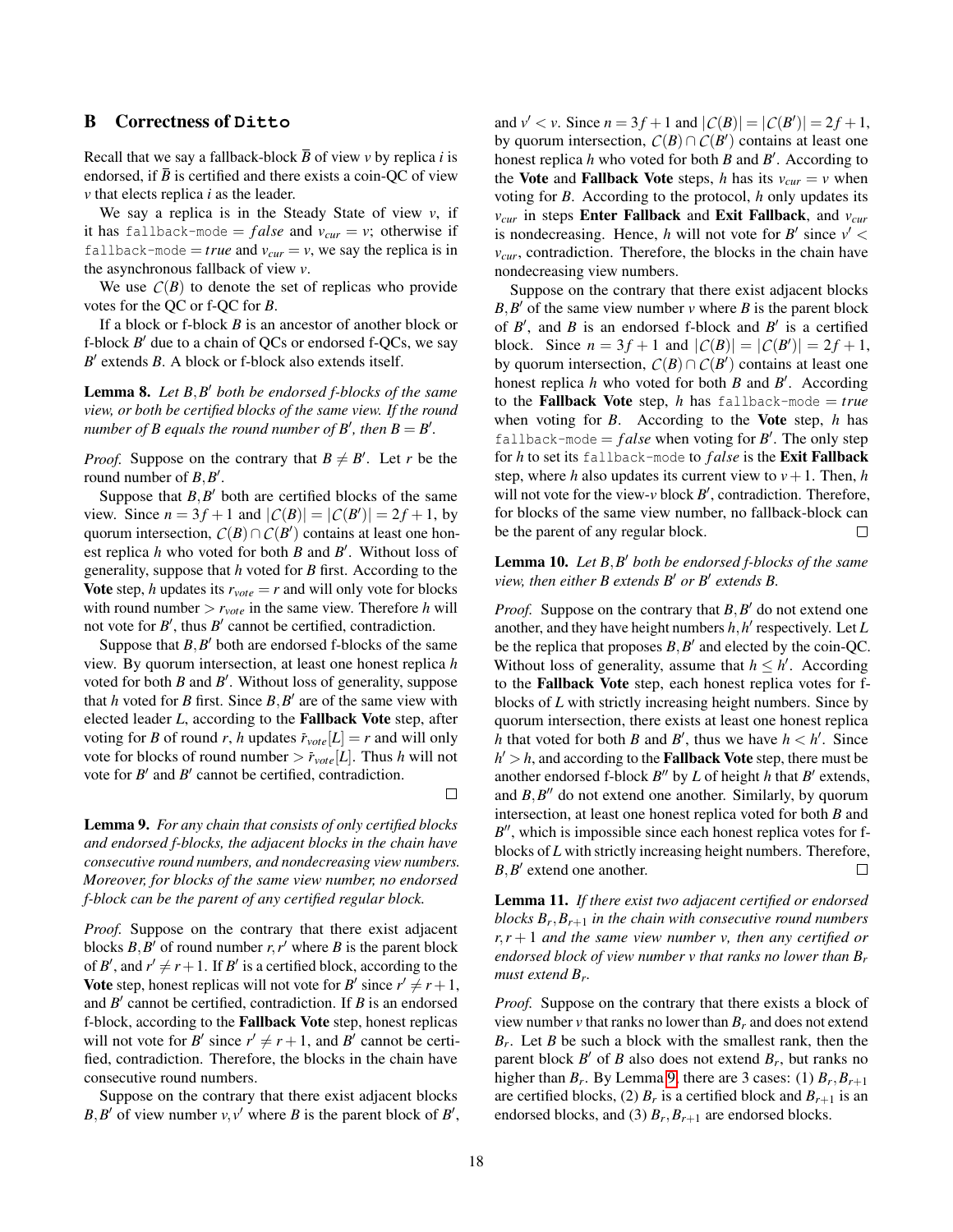- Suppose  $B_r$ ,  $B_{r+1}$  are certified blocks. By quorum intersection,  $C(B) \cap C(B_{r+1})$  contains at least one honest replica *h* who voted for both *B* and  $B_{r+1}$ . According to the Vote and Lock step, when *h* votes for  $B_{r+1}$ , it updates *qchigh* to be the QC of *B<sup>r</sup>* .
	- Suppose that *B* is a certified block, by Lemma [8,](#page-17-2) *B* must has round number  $\geq r+2$  otherwise *B* will extend  $B_r$ . If the parent block  $B'$  of  $B$  has view number  $\lt v$ , then *B*<sup>*r*</sup> ranks lower than *B<sub>r</sub>*. If *B*<sup>*r*</sup> has view number  $v$ , by Lemma [9](#page-17-1) and [8,](#page-17-2)  $B'$  is a certified block and has round number  $\langle r$ , thus also ranks lower than  $B_r$ . According to the Vote step,  $h$  will not vote for  $B$  since  $B'$  has rank lower than its *qchigh*, contradiction.
	- Suppose that *B* is a endorsed block, let  $B_1$  be the height-1 endorsed block of view  $v$ , and let  $B'_1$  be the parent block of  $B_1$ , which ranks no higher than  $B_r$ . If  $B'_1$  is a certified block, by the same argument above we have  $B'_1$  ranks lower than  $B_r$ . If  $B_1'$  is an endorsed block, since  $B_1'$  ranks no higher than  $B_r$  its has view number  $\leq v$ . By definition an endorsed block ranks higher than a certified block if they have the same view number, thus  $B'_1$  must have view number  $\lt v$  and rank lower than  $B_r$ . By quorum intersection, at least one honest replica *h* 0 voted for both  $B_1$  and  $B_{r+1}$ , and has  $q_c$ <sub>high</sub> to be the QC of *B<sup>r</sup>* . However, according to the Fallback **Vote** step,  $h'$  will not vote for  $B_1$  since  $B'_1$  ranks lower than its *qchigh*, contradiction.
- Suppose  $B_r$  is a certified block and  $B_{r+1}$  is an endorsed blocks.
	- Suppose that *B* is a certified block, by Lemma [8,](#page-17-2) *B* must has round number  $\geq r+1$  otherwise *B* will equal *B<sup>r</sup>* . Since *B*,*B<sup>r</sup>* does not extend one another, by Lemma [9,](#page-17-1) there exists a round-*r* block  $B'_r \neq B_r$ that *B* extends. By Lemma [9,](#page-17-1)  $B'_r$  has view num- $\text{ber } \leq v$ . If  $B'_r$  has view number *v*, by Lemma [8,](#page-17-2)  $B_r = B'_r$ , contradiction. If  $B'_r$  has view number  $\leq v - 1$ , by quorum intersection, there exists at least one honest replica that voted for both  $B'_r$  and *Br* . According to the steps Vote, Fallback Vote, after voting for  $B'_r$ , *h* sets its  $r_{\text{vote}} = r$  and will not vote for regular blocks of round number  $\leq r$ . Hence, *h* will not vote for  $B_r$  of round number  $r$ , contradiction.
	- Suppose that *B* is an endorsed block, by Lemma [10,](#page-17-3) *B* and  $B_{r+1}$  extend one another. By Lemma [9,](#page-17-1) no endorsed f-block can be the parent of any certified block of the same view, therefore *B* must extend *Br* , contradiction.
- Suppose  $B_r$ ,  $B_{r+1}$  are endorsed blocks.
- Suppose that *B* is a certified block. Since *B*,*B<sup>r</sup>* both have view number *v*, and by definition an endorsed block ranks higher than a certified block if they have the same view number, *B* ranks lower than *B<sup>r</sup>* , contradiction.
- Suppose that *B* is an endorsed block. By Lemma [10,](#page-17-3) *B* and *B<sup>r</sup>* extend one another. Since *B* ranks no lower than *B<sup>r</sup>* and endorsed f-blocks in the chain have consecutive round numbers, we have *B* extends *B<sup>r</sup>* , contradiction.

Therefore, any certified or endorsed block of view number *v* that ranks no lower than  $B_r$  must extend  $B_r$ .

 $\Box$ 

<span id="page-18-0"></span>Lemma 12. *If a block B<sup>r</sup> is committed by some honest replica due to a* 2-*chain starting from*  $B_r$ , and another block  $B'_{r'}$  is *committed by some honest replica due to a* 2*-chain starting from*  $B'_{r'}$ , then either  $B_r$  extends  $B'_{r'}$  or  $B'_{r'}$  extends  $B_r$ .

*Proof.* Suppose on the contrary that  $B_r$ ,  $B'_{r'}$  are committed by honest replica, but they do not extend one another. Suppose there exist two adjacent certified or endorsed blocks  $B_r, B_{r+1}$ in the chain with consecutive round numbers  $r, r+1$  and the same view number *v*. Suppose there also exist two adjacent certified or endorsed blocks  $B_{r}$ ,  $B'_{r'+1}$  in the chain with consecutive round numbers  $r', r' + 1$  and the same view number *v*<sup>'</sup>. Without loss of generality, suppose that  $v \le v'$ .

If  $v = v'$ , without loss of generality, further assume that  $r \le r'$ . By Lemma [11,](#page-17-4) any certified or endorsed block of view number *v* that ranks no lower than  $B_r$  must extend  $B_r$ . Since  $v = v'$  and  $r \le r'$ ,  $B'_{r'}$  ranks no lower than  $B_r$ , and thus  $B'_{r'}$ must extend  $B_r$ , contradiction.

If  $v < v'$ , by Lemma [9,](#page-17-1) there exist blocks that  $B'_{r'}$  extends, have view numbers  $> v$ , and do not extend  $B_r$ . Let *B* be such a block with the smallest view number. Then the parent block *B*<sup> $\prime$ </sup> of *B* also does not extend *B<sub>r</sub>*, and has view number  $\leq$  *v*. By quorum intersection, at least one honest replica *h* voted for both  $B_{r+1}$  and *B*. According to the **Lock** step, after *h* voted for  $B_{r+1}$  in view *v*, it updates  $qc_{high}$  to be the QC of  $B_r$ . Then, when *h* votes for *B*, according to the steps Vote, Fallback **Vote**, the rank of the parent block *B*<sup> $\prime$ </sup> must be  $\ge$  *qc*<sub>*high*</sub>.*rank*, and thus no lower than the rank of  $B_r$ . By definition  $B'$  has view number  $\leq v$ , hence *B'* must have view number *v*. By Lemma [11,](#page-17-4)  $B'$  of view number  $v$  and ranks no lower than  $B_r$ must extend  $B_r$ , contradiction.

Therefore, we have either  $B_r$  extends  $B'_{r'}$ , or  $B_r$  extends  $B'_{r'}$ .

Theorem 4 (Safety). *Honest replicas do not commit different transactions at the same log position.*

*Proof.* First we show that if blocks  $B$  and  $B'$  are committed at the same height in the blockchain by honest replicas, then  $B =$  $B'$ . Suppose that *B* is committed due to a block  $B_l$  of round *l*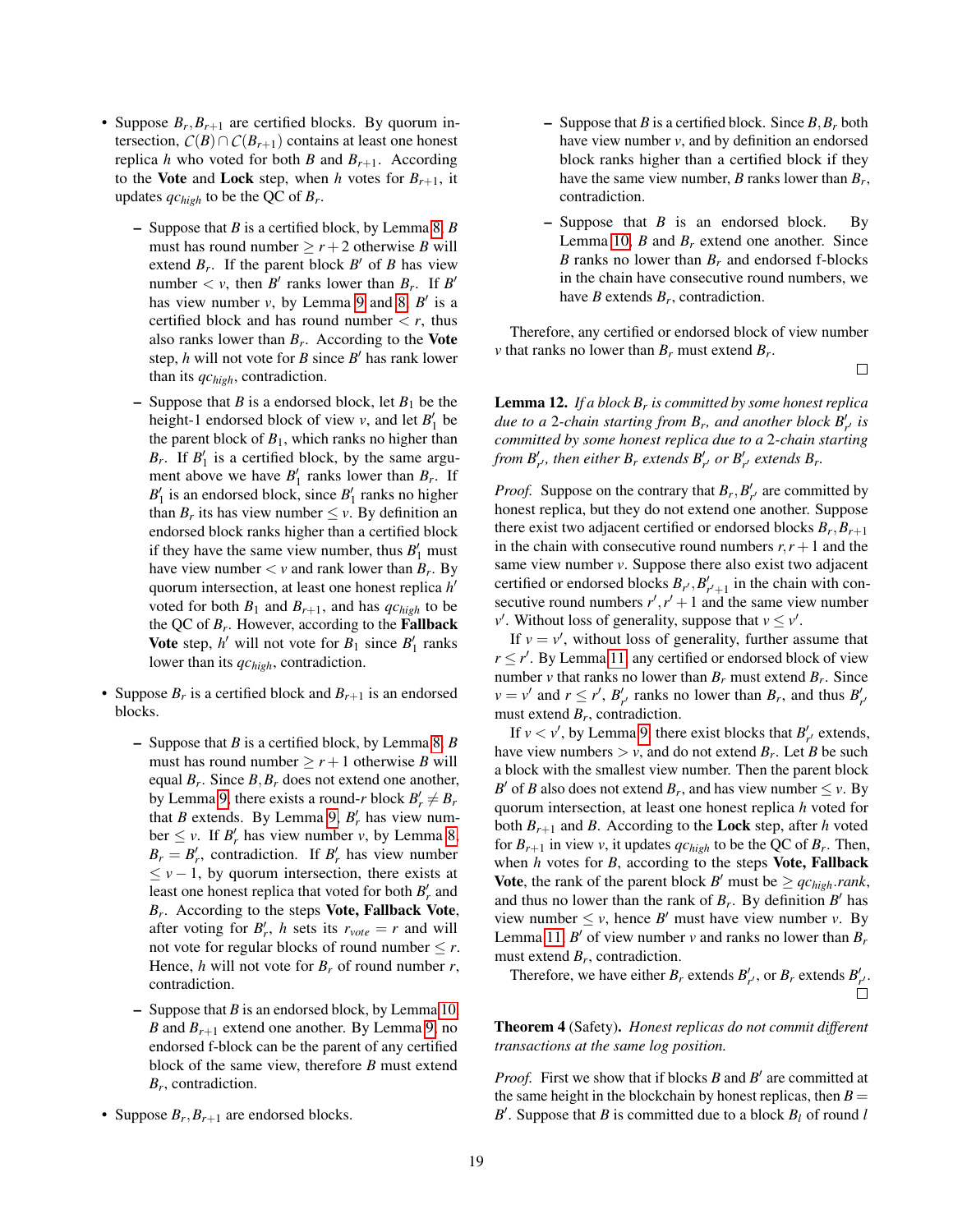being directly committed by a 2-chain, and  $B'$  is committed due to a block  $B_k$  of round  $k$  being directly committed by a 2-chain. By Lemma [12,](#page-18-0) either  $B_l$  extends  $B_k$  or  $B_l$  extends  $B_k$ , which implies that  $B = B'$ .

Since all honest replicas commit the transactions in one block following the same order, the theorem is true.  $\Box$ 

<span id="page-19-1"></span>Lemma 13. *If all honest replicas enter the asynchronous fallback of view v by setting* fallback-mode = *true, then eventually they all exit the fallback and set* fallback-mode = *f alse. Moreover, with probability* 2/3*, at least one honest replica commits a new block after exiting the fallback.*

*Proof.* Suppose that all honest replicas set fallback-mode = *true* and have  $v_{cur} = v$ . Let *h* denote the honest replica who has the highest ranked *qchigh* when entering the fallback.

We first show that the height-1 fallback-block proposed by *h* will be voted by all honest replicas. Suppose on the contrary that some honest replica *h*<sup>'</sup> does not vote for the height-1 f-block proposed by *h*. According to the step Enter Fallback, Fallback Vote, the only possibility is that *qc*.*rank* < *qchigh*.*rank*, where *qc* is the QC contained in the height-1 f-block by *h* and  $qc_{high}$  is the highest QC of  $h'$  when voting for the f-block. However, this contradicts the assumption that *h* holds the highest ranked *qchigh*. Hence, all honest replicas will vote for the height-1 fallback-block proposed by *h*.

After the height-1 f-block is certified with  $2f + 1$  votes that forms an f-QC  $\overline{qc}_1$ , according to the **Fallback Propose** step, any replica can propose a height-2 f-block extending it. All honest replicas will vote for the height-2 f-block according to the Fallback Vote step, and thus it will be certified with  $2f + 1$  votes. Then honest replicas will multicast the f-QC for its height-2 f-block.

Since any honest replica *i* can obtain a height-2 f-QC and multicast it, any honest replica will receive  $2f + 1$  valid height-2 f-QCs and then sign and multicast a coin share of view *v* in the **Leader Election** step. When the  $qc_{coin}$  of view *v* that elects some replica *L* is received or formed at any honest replica, at least one honest replica has received  $2f + 1$ height-2 f-QCs before sending the coin share, which means that  $2f + 1$  fallback-chains have 2 f-blocks certified. All honest replicas will receive the *qccoin* eventually due to the forwarding. According to the Exit Fallback step, they will set fallback-mode  $= false$  and exit the fallback.

Since the coin-QC elects any replica to be the leader with probability  $1/n$ , and at least one honest replica receives  $2f + 1$ height-2 f-OCs among all  $3f + 1$  f-chains. With probability  $2/3$ , the honest replica has the height-2 f-QC of the f-chain by the elected leader, thus have the 2 f-blocks endorsed which have the same view number and consecutive round numbers. Therefore, the honest replica can commit the height-1 f-block according to the Commit step.

 $\Box$ 

Theorem 5 (Liveness). *Each client transaction is eventually committed by all honest replicas.*

*Proof.* First we show that all honest replicas keep committing new blocks with high probability. We prove by induction on the view numbers.

We first prove for the base case where all honest replicas start their protocol with view number  $v = 0$ . If all honest replicas eventually all enter the asynchronous fallback, by Lemma [13,](#page-19-1) they eventually all exit the fallback, and a new block is committed at least one honest replica with probability  $2/3$ . According to the Exit Fallback step, all honest replicas enter view  $v = 1$  after exiting the fallback. If at least one honest replica never set fallback-mode  $= true$ , this implies that the sequence of QCs produced in view 0 is infinite. By Lemma [9,](#page-17-1) the QCs have consecutive round numbers, and thus all honest replicas keep committing new blocks after receiving these QCs.

Now assume the theorem is true for view  $v = 0, ..., k - 1$ . Consider the case where all honest replicas enter the view  $v = k$ . By the same argument for the  $v = 0$  base case, honest replicas either all enter the fallback and the next view with a new block committed with 2/3 probability, or keeps committing new blocks in view *k*. When the network is synchronous and the leaders are honest, the block proposed in the Steady State will always extend the highest QC, and thus voted by all honest replicas. Therefore, by induction, honest replicas keep committing new blocks with high probability.

Since we assume that each client transaction will be repeatedly proposed by honest replicas until it is committed (see Section [2\)](#page-1-1), eventually each client transaction will be committed by all honest replicas.  $\Box$ 

#### <span id="page-19-0"></span>C 2-chain VABA Details

The original VABA [\[2\]](#page-13-2) is designed for single-shot value, runs in views, and each view consists of a leader nomination phase, a leader election phase and a view-change phase. The leader nomination phase uses *n* parallel instances of 3-chain HotStuff (with each replica as the stable leader) to broadcast and certify its value. This phase takes 4 RTTs or 8 rounds, because intuitively 3-chain commit needs 3 RTTs to commit a value and 1 extra RTT to ensure every replica receives the commit proofs. Then every replica exchanges the proofs showing the leader nomination phase has finished, and runs the leader election phase to decide which replica's value to commit. Finally, during view-change phase replicas exchange their local information about the elected leader's value, to ensure safety for entering the next view if no value is committed. With probability 2/3, each view of VABA will succeed and consensus is reached. Therefore, the latency of VABA is  $(8+1+1+1) \times 1.5 = 16.5$  rounds in expectation.